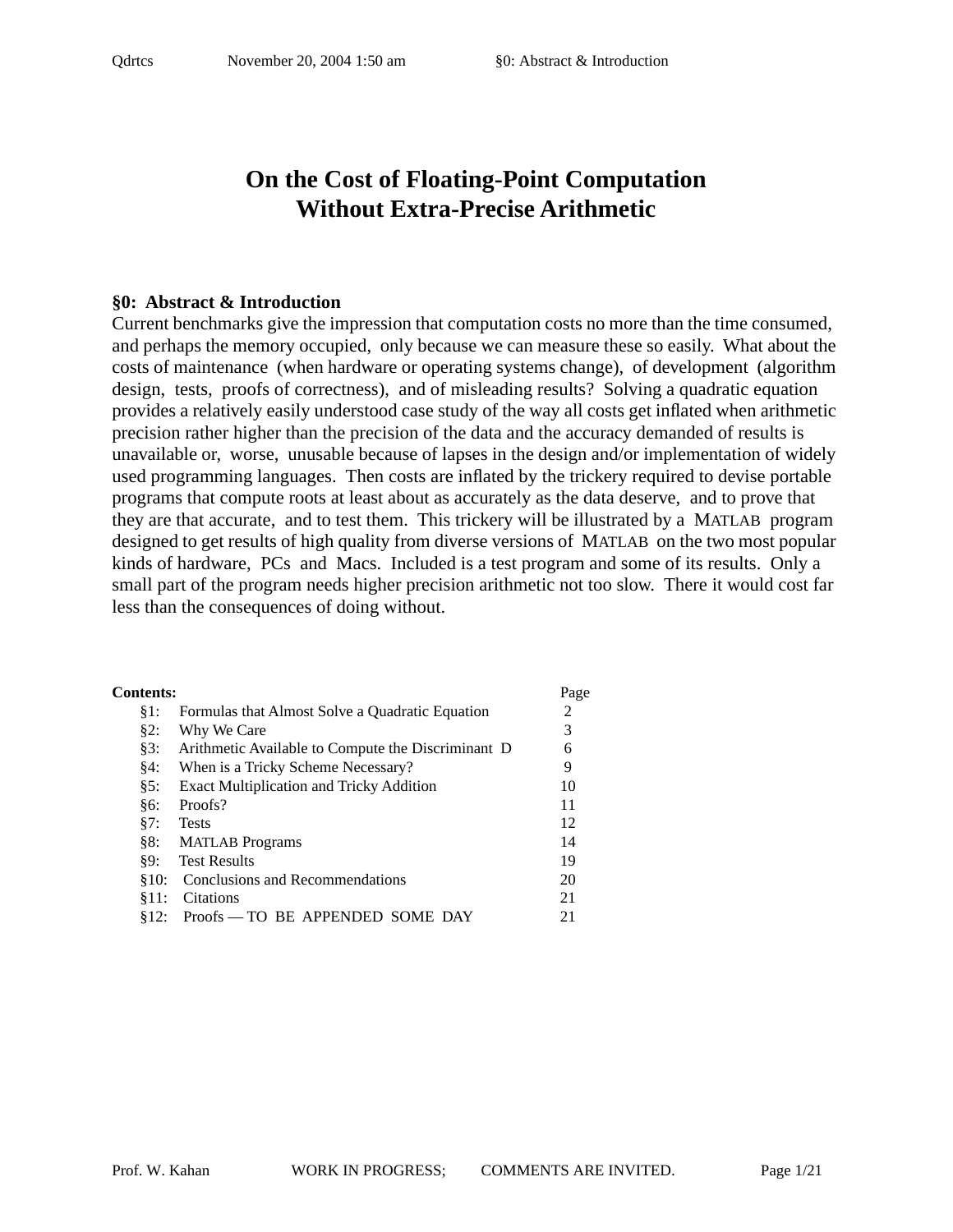# **§1: Formulas that Almost Solve a Quadratic Equation**

We learn in High School how, given real coefficients A, B and C of a quadratic equation  $Az^{2} - 2Bz + C = 0$ , to solve it for its roots z: They are  $(B \pm \sqrt{D})/A$  wherein the *Discriminant*  $D := B^2 - A \cdot C$ . Later some of us learn that, if  $D > 0$ , better accuracy is usually obtained from formulas  $z_1 := (B \pm \sqrt{D})/A$  and  $z_2 := C/(B \pm \sqrt{D})$  in which the sign of  $\pm \sqrt{D}$  is chosen to match the sign of B in order to defend  $z_2$ , the root of smaller magnitude, from ruin by roundoff when the roots have extravagantly different magnitudes. There is more to the story than these formulas.

Very few of us learn that roundoff in these formulas can lose more than the roots' last sig. digit or two when the roots come too close to coincidence. Then the number of sig. digits lost roughly equals the number of leading digits in which the roots agree up to a maximum loss of about half the sig. digits carried by the arithmetic. The shock we feel at learning of this loss may abate when we learn from *Backward Error-Analysis* that the roots suffer little worse from roundoff during their computation than if first each of the given coefficients A, B and C had been perturbed by a rounding error or two when it was generated, and then the roots had been computed exactly from the perturbed coefficients.

Thus we might conclude that the computed roots are scarcely more uncertain due to roundoff during their computation than to roundoff before their computation, and therefore the loss of more than a few of their last sig. digits, when this loss occurs, is deserved by "*Ill Conditioned* roots", as they are called when they are hypersensitive to perturbations of the coefficients.

That conclusion is not quite right. It seems somewhat like blaming a crime upon its victim.

Good reasons exist for software to compute the roots each correct in every bit except perhaps its last one or two, as if every coefficient's every bit had been supplied correctly. It may have been, for all the programmer and users of that software know. Software that accurate can be costly to program in a language that lacks support for arithmetic rather more precise than the precision of the coefficients and the desired accuracy of the roots. Why is their accuracy worth that cost?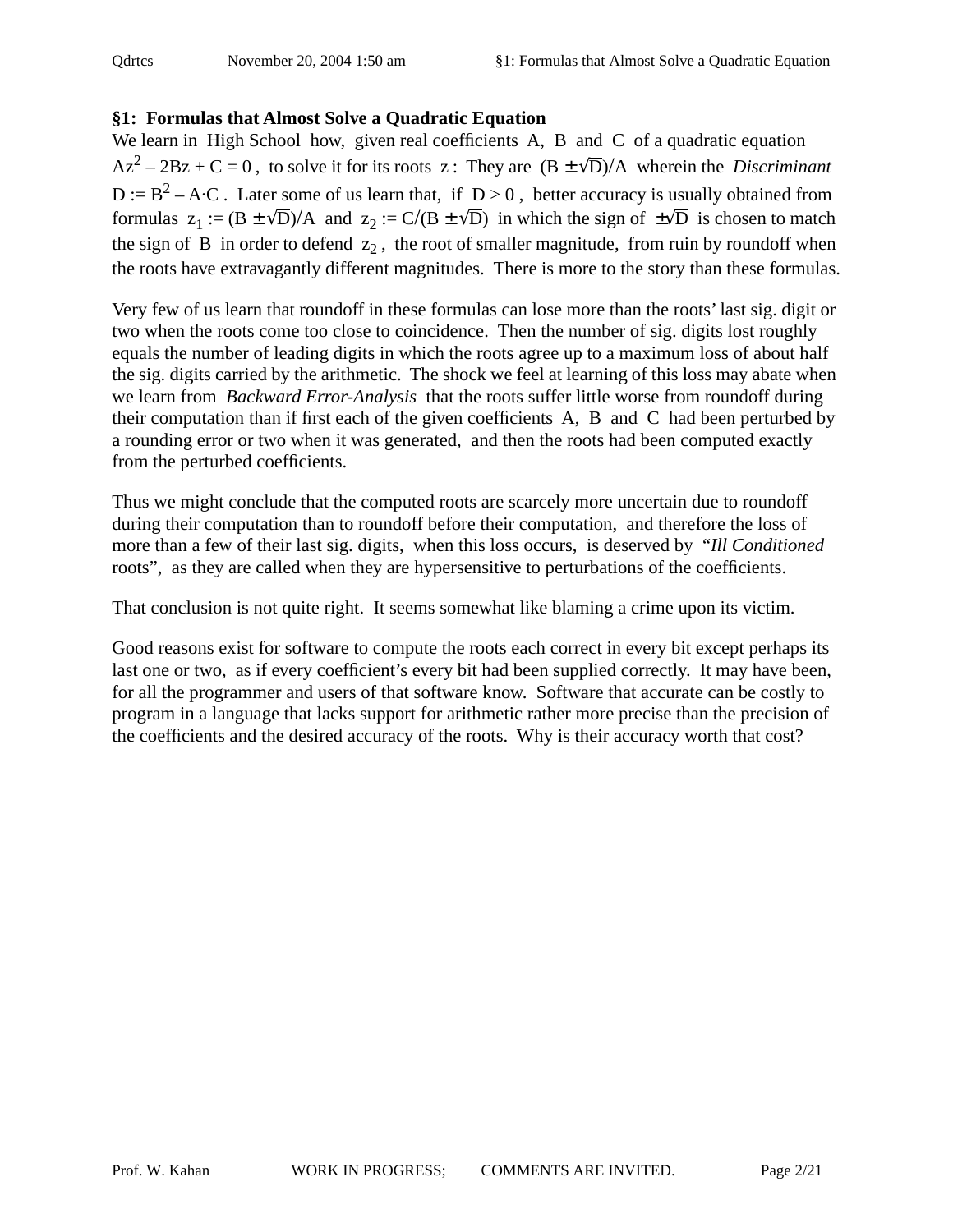# **§2: Why We Care**

How do computations resemble "Recreational" drugs? Hardly anybody ever stops with one.

Rarely does a computation end at the roots of a quadratic. They are almost always intermediates towards some other goal. For example, they may characterize responses to impulses of a simple linear system, perhaps a mechanical system consisting of a mass, a spring, and some drag, or perhaps an electrical system consisting of an inductance, a capacitance and some resistance. A question like

"After disturbance by an impulse,

 does the system pass through its equilibrium state before returning to it?" can be answered by determining whether the roots are real or complex, and then they reveal how long the system takes to return so nearly to equilibrium as doesn't matter. In near-borderline cases, near what is called "Critical Damping", the roots almost coincide, and these are the cases most sensitive to roundoff in the coefficients and in the program that computes the roots.

Roots computed from the formulas in §1 belong to coefficients almost indistinguishable from the stored coefficients which, in turn, are almost indistinguishable from intended values and thus belong to a linear system almost indistinguishable from the intended system. The two systems behave in ways so nearly indistinguishable that everybody might as well compute the behavior of the system whose coefficients are stored in the computer. All its properties will be computed from these coefficients. If properties are to be physically consistent, all of them must be computed accurately enough from the same coefficients rather than from slightly different coefficients that vary from one property to another. Otherwise inaccurate roots belonging to coefficients slightly perturbed in one unknown way may turn out inconsistent with some other property belonging to coefficients slightly perturbed in some other unknown way. Let's look at such a property.

A crucial property of a system is the way its response to disturbances changes when the system's parameters change a little. This property is especially important during attempts to optimize the system's design. Then the parameters are changed intentionally to adjust the system's response towards some desired behavior. The optimization process presumes that the system's computed response changes the way it should when the process alters parameters a little but not too little to elicit a palpable change in response. Computed responses that change too differently than do true responses are too likely to confound the optimization process.

Here is a concrete example. Lest the reader drown in digits, the quadratics' coefficients and roots are restricted to 4 sig. dec. and inexact computations are all rounded to 4 sig. dec. The roots of two quadratic equations with slightly altered coefficients are compared to see whether their roots change in the right directions when computed directly from the formulas presented in §1.

|                   | B |  | $C \parallel true \ D$ | true roots                                                                     |         | computed $D$ computed roots |       |                 |
|-------------------|---|--|------------------------|--------------------------------------------------------------------------------|---------|-----------------------------|-------|-----------------|
|                   |   |  |                        | $\vert 10.27 \vert 29.61 \vert 85.37 \vert 0.0022 \vert 2.88772 \vert 2.87859$ |         | 0.1000                      | 2.914 | 2.852           |
|                   |   |  |                        | $\vert 10.28 \vert 29.62 \vert 85.34 \vert \vert 0.0492 \vert 2.90290$         | 2.86075 |                             | 2.881 | 2.881           |
| Changes in roots: |   |  |                        | $+0.01518$ $-0.01784$                                                          |         |                             |       | $-0.033$ +0.029 |

**Table 1: True** *vs***. Crudely Computed Roots of Nearby Quadratic Equations**

Changing the coefficients has changed all roots substantially; but the computed roots, besides losing half the digits carried, change too much in directions opposite to the way they should.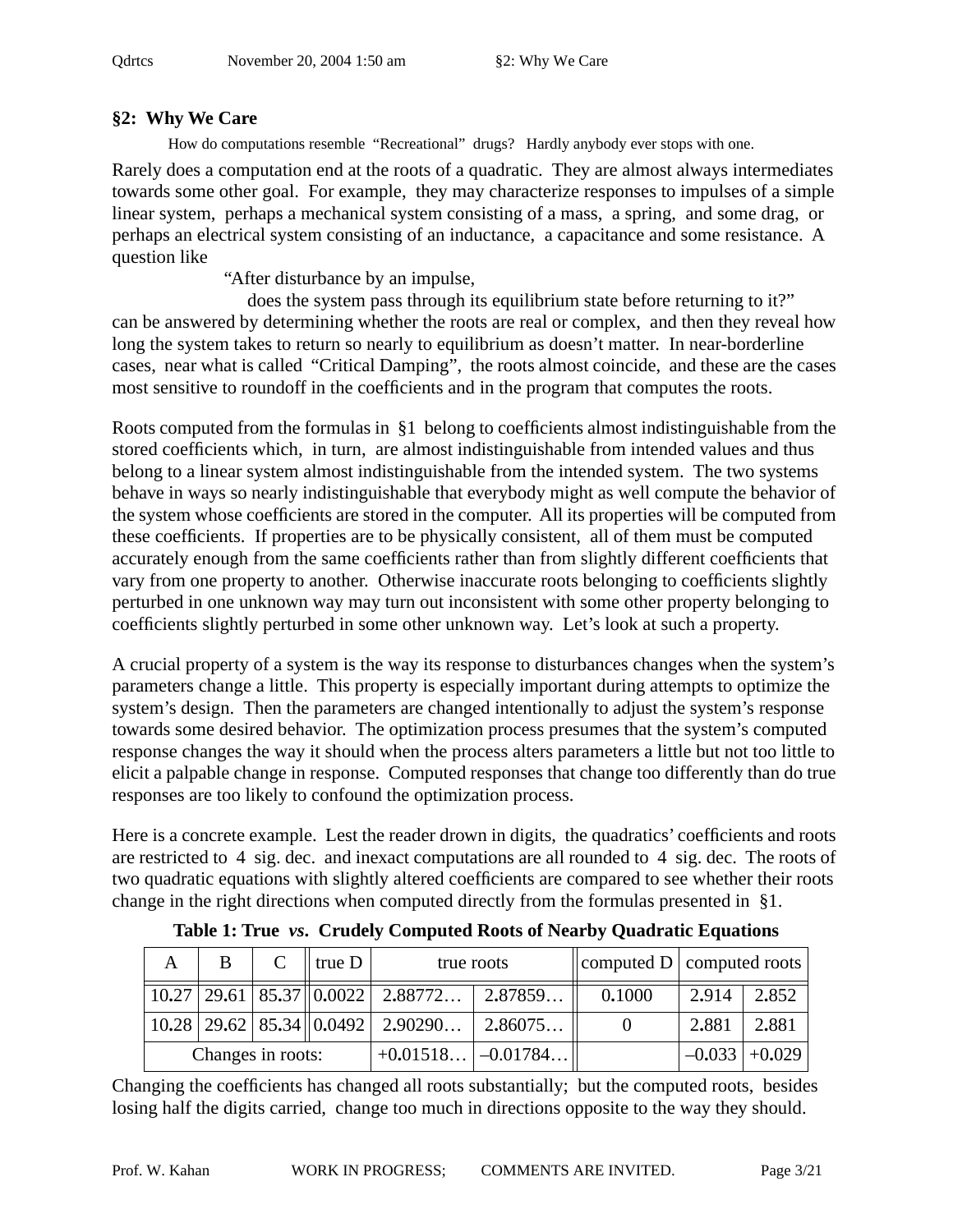Backward Error Analysis explains the results tabulated above but does not endorse them nor does it answer a question troublesome to both users and providers of numerical software:

How much accuracy should be expected of the results from high-quality floating point software when well-known or obvious formulas deliver inadequate accuracy?

"High-quality floating-point software" is the kind upon which we prefer to rely when its results may matter to us more than computerized entertainment does. Such software will influence the trajectory of an anti-ballistic-missile missile, or the control surfaces of a new airliner *flown by wire* as most are now, or predictions of an economy's response to proposed changes in policy.

All such software uses mathematical models to predict future behavior, and all such predictions are extrapolations, and most extrapolations amplify errors in the course of propagating them. The farther the prediction, the greater the amplification. And many a mathematical model relies upon delicate internal relationships far more sensitive to tiny errors than is the modeled system to small perturbations of its parameters. For instance, we characterize the behavior of control systems in terms of the eigensystems of associated matrices even though the eigensystems, both computed and true, are often orders of magnitude more sensitive to tiny perturbations in the matrices than are control systems sensitive to variations in their components. The roots of a quadratic equation can be vastly more sensitive to perturbations of its coefficients than the behavior of a simple linear system (over time intervals not extremely long) can be sensitive to variations in its parameters.

Consequently the foregoing question about the expected accuracy of high-quality floating-point software has no simple quantitative answer. Instead the question gets answered qualitatively:

- "I desire results so accurate that I don't care how accurate they are."
- "I hope to produce results at least about as accurate as the input data deserve and can be extracted from this data in a tolerable amount of time with the computational resources available to my program."

How much will the fulfillment of these hopes and desires cost? This is the question to be explored in what follows. A simple answer almost always adequate in the absence of a competent (and often too expensive) error-analysis is provided by this old *Rule of Thumb* :

> Perform all computation in arithmetic with somewhat more than twice as many sig. digits as are deemed significant in the data and are desired in the final results.

This old rule of thumb works beautifully for Table 1's quadratic equations: Roots computed by arithmetic carrying at least 8 sig. dec. are correct in all digits carried but the last one or two. The rule of thumb malfunctions so seldom that it would almost answer our question about cost but for lapses in today's most popular programming languages. Unlike the original Kernighan-Ritchie *C* , which evaluated all floating-point subexpressions, literal constants and functions in double precision 8 bytes wide even if an expression's variables were all floats 4 bytes wide, ANSI *C*, *Fortran* and *Java* generally do not promote purely float subexpressions to double. Instead programmers must remember to insert *casts* like " $D = (double)B*B - (double)A*C : "in]$ *C* and Java, and use "  $D = \text{dprod}(B, B) - \text{dprod}(A, C)$  " in Fortran.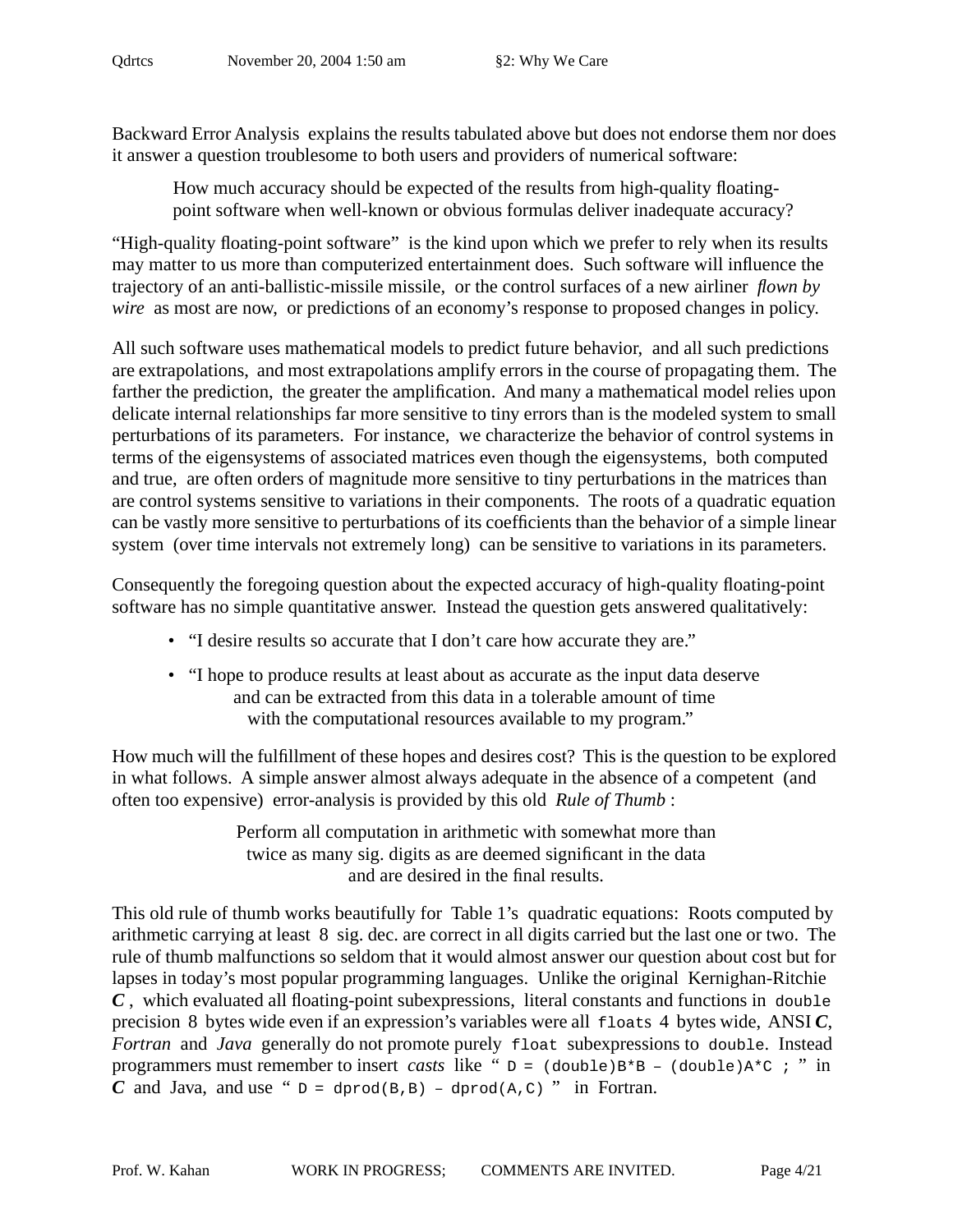Thus, when float is precise enough for the quadratic equation's coefficients and roots, or for data and results more generally, today's programming languages tend to exacerbate end-users' costs due to the occasional unreliability of floating-point software produced by programmers who either forgot the (double) casts or did not know to insert them.

In every army large enough there is always somebody who fails to get the message, or gets it wrong, or forgets it.

Of course, a typical end-user is unlikely to know *when* floating-point results are worse than they should be, much less *why* they are worse. Consequently those exacerbated costs are unknown. And if they were known they might well be blamed entirely upon deficiencies in applications programmers' education rather than at least partially upon programming languages' entrapment of numerically naive programmers.

Lacking estimates of the costs to users of misleading floating-point results, we explore instead the costs to conscientious software developers of attempts to avoid producing misleading results. We suppose data and/or results require at least 8 or 9 sig. dec. and are stored in the computer as doubles. Then the old rule of thumb would demand more than double precision which, though adequate for most computations, is inadequate for nearly coincident roots of quadratic equations.

Here is a simple example with data and all arithmetic in IEEE Standard 754 double precision. ( Your computer may require the suffix " D0 " be appended to the data's digits.)

| A | в                                            |                   | true D | true roots               | $\vert$ computed D $\vert$ | computed roots                               |
|---|----------------------------------------------|-------------------|--------|--------------------------|----------------------------|----------------------------------------------|
|   | 94906265.625 94906267.000 94906268.375  1.89 |                   |        | 1.000000028975958<br>1.0 | 0.0                        | 1,000000014487979<br>1,000000014487979       |
|   | 94906266.375 94906267.375 94906268.375       |                   | 1.0    | 1.000000021073424<br>1.0 | 2.0                        | 1,000000025437873<br>0.999999995635551       |
|   |                                              | Changes in roots: |        | $-0.000000007902534$     |                            | $+0.000000010949894$<br>$-0.000000018852428$ |

**Table 2: True** *vs***. Crudely Computed Roots of Nearby Quadratic Equations**

Besides half the digits carried, the roots' direction of movement has been lost despite arithmetic carrying rather more sig. digits (53 sig. bits amounts to almost 16 sig. dec.) than the 11 sig. dec. the data might naively be thought to deserve. No such loss afflicts this data when the discriminant  $D = B<sup>2</sup> - A \cdot C$  is accumulated in whatever floating-point wider than double, whether built into hardware or simulated in software, is provided by any current *C* or Fortran compiler.

When coefficients are given in double the simplest way to defend accuracy is to accumulate the discriminant D in floating-point arithmetic 16 bytes wide. This may be called long double in Hewlett-Packard's or Sun Microsystem's C, or extended in IBM's Fortran, or real\*16 or quadruple precision elsewhere. Binary floating-point rightly called "quadruple precision" should have 113 sig. bits and an exponent field 15 bits wide. An alternative called "doubleddouble" is less well specified, supplying at best 106 sig. bits of precision and an exponent field 11 bits wide; this is the long double on Power-PC processors used by IBM and Apple.

Here is a test to tell which kind of 16-byte floating-point you have if you have it:

long double  $s, t = 3.0$ ;  $s = 1.0 - (4.0/t - 1.0)$ \*t.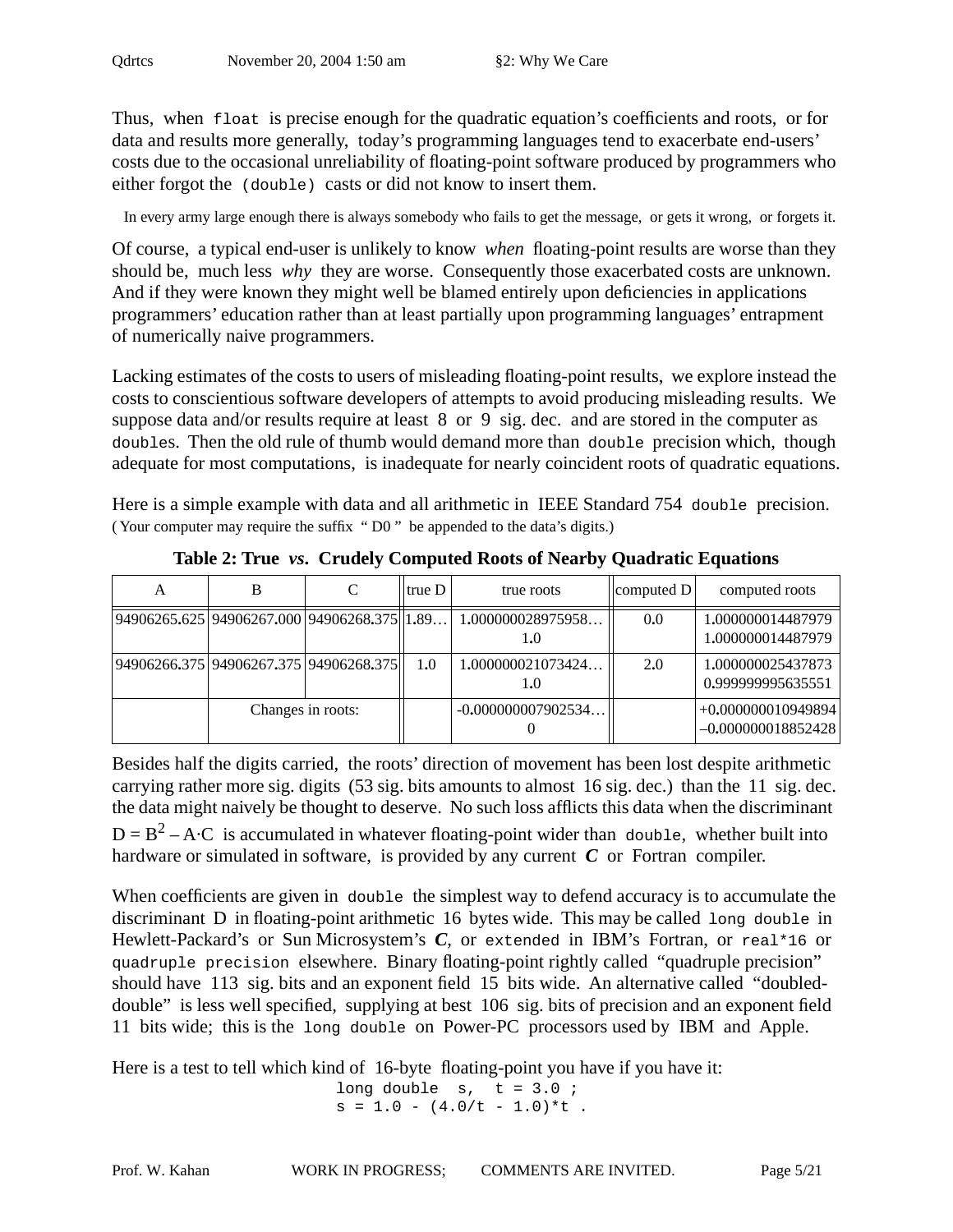If s is zero this test has failed, perhaps because your compiler "optimized" too aggressively.

If s is  $2^{-112} \approx 1.926e-34$  your long double is probably an honest quadruple precision of the kind found on IBM's z/Architecture ESA/390 and in H-P's and Sun's *C*, slow but reliable. If |s| is roughly  $2^{-105} \approx 2.465e-32$  your long double is probably a grubbier but faster doubleddouble. Computing D with either of these arithmetics and then rounding it back to double will obviously provide adequately accurate double roots for quadratics with double coefficients, and will do so at the least possible cost. And if you can do that, you need not read what follows.

If s is  $2^{-52} \approx 2.22e-16$  your long double is just double 8 bytes wide, as happens on recent Microsoft compilers for the PC. If s is  $-2^{-63} \approx -1.0842e-19$  your long double is IEEE Standard 754's double-extended on an Intel-based PC or clone with a Borland or gnu *C* compiler or an early version (6 or 7) from Microsoft. Or you may be running a 680x0-based Apple Macintosh two decades old. (Though 10 bytes wide, each of these double-extended numbers is best stored in 12 or 16 bytes of memory to avoid degradation of performance due to misalignments with 4-byte, 8-byte or 16-byte memory busses.) Neither 8-byte nor 10-byte arithmetic can provide adequately accurate double roots for *every* quadratic equation with double coefficients unless it is backed up by a tricky scheme to compute the discriminant D .

What follows will explore this tricky scheme and its costs. A mole hill will grow into a mountain before our eyes. It is a sight worth watching because similar inflation afflicts other problems –

Matrix Computations, Equation Solving, Optimization, Financial Forecasting,

Geometrical Analysis, Deflections of Loaded Structures, Trajectories and Orbits, … – when arithmetic extravagantly more precise than the data and the desired accuracy (deserved or not) of results is inaccessible or too slow to use. Of course, extravagant precision is most likely necessary only for data sets that occur rarely if ever; and were such troublesome data recognized easily in advance we would tolerate extra costs paid on rare occasions. Instead numerical troubles are usually recognized too late if ever, and then misdiagnosed at least at first if not forever. We tend to blame time wasted and other inflated costs upon that data by calling it "Ill-Conditioned" whenever we have persuaded ourselves that our computational methods, having succeeded on all the other data we tested, must be "Numerically Stable".

Name-calling makes the caller feel better without enlightening him.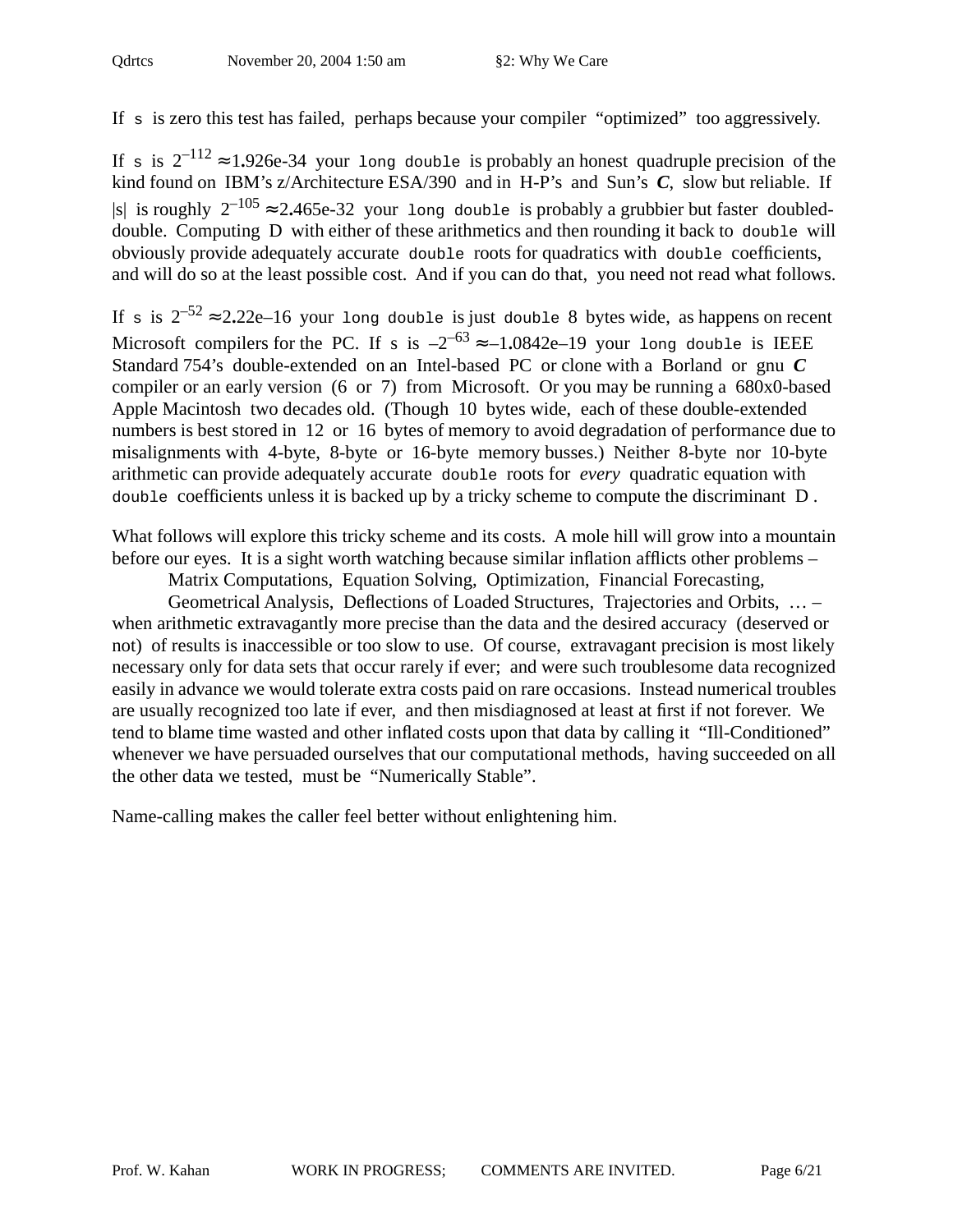# **§3: Arithmetic Available to Compute the Discriminant D**

How costly is the computation of 8-byte  $D := B^2 - A \cdot C$  from 8-byte coefficients A, B and C when D must be accurate in all but its last few bits, and 16-byte floating-point arithmetic is unavailable? This step is crucial to the solution of the quadratic equation  $Az^{2} - 2Bz + C = 0$  for 8-byte roots  $z_1$  and  $z_2$  accurate in all but their last bit or two.

Also important are the treatments of exceptional coefficient like  $\infty$  and *NaN* and A = 0, and the avoidance of premature over/underflows among intermediate results when the final results should be roots z within the range of 8-byte numbers. We shall skip over these issues because they can be handled easily in ways that would merely distract us from our main concern, which is accuracy despite roundoff.

The scheme by which we shall compute D accurately enough has three steps. The first tests whether the obvious formula for D has lost too many bits to roundoff. If so, the second step recomputes each of B2 and A·C *exactly* as an unevaluated sum of two 8-byte floating-point numbers; say  $P + dP = B^2$  and  $Q + dQ = A \cdot C$  wherein  $P = (B^2 \text{ rounded to } 8 \text{ bytes})$  and  $dP = B^2 - P$  exactly, and similarly  $Q = (A \cdot C$  rounded to 8 bytes) and  $dQ = A \cdot C - Q$  exactly. The third step simply computes  $D := (P-Q) + (dP-dQ)$  in ordinary 8-byte arithmetic; the proof of its adequate accuracy must be unobvious because algorithms (including one of mine (1981, Fig. 10 on p.49)) published previously for this step are much more complicated and slower.

Our three-step scheme will accommodate three styles of floating-point arithmetic. The first style rounds every algebraic operation upon 8-byte operands to 8 bytes. This is what Java requires and MATLAB normally does. The second style evaluates some expressions in 10-byte registers before rounding assignments to 8-byte variables in memory. Though this is the way Intel's and Motorola's floating-point arithmetics were designed to be used 25 years ago, the community of programming language designers and implementers has misunderstood its virtues and skimped its support. Still, vestiges of this second style persist in a recent version of MATLAB on PCs, so it will be exploited to enhance substantially the average speed of our quadratic equation solver.

The third style of floating-point arithmetic enjoys a *Fused Multiply-Add* operation that evaluates X·Y±Z to obtain an 8-byte result from three 8-byte operands with only one rounding error. This FMA came into existence two decades ago with IBM's Power architecture and is now provided also by Apple's Power Macs and by Cray/Tera's MTA and by Intel's Itanium. An FMA is partially accessible from a version of MATLAB on Power Macs, so it will be exploited to bring the speed of our quadratic equation solver nearly up to the speed of a naively inaccurate solver using the formulas in §1 unaltered.

Which of the three styles of arithmetic may your version of MATLAB use sometimes on your hardware? You can answer this question with a test like the following:

 $x = [1+4.656612873e-10, 1] * [1-4.656612873e-10; -1]$ ;  $y = [1, 1+4.656612873e-10]*[-1; 1-4.656612873e-10]$ 

If x and y are both zero, MATLAB follows the first style, rounding every arithmetic operation to the same 8-byte precision as is normally used for variables stored in memory. If  $x$  and  $y$  are both  $-2^{-62} \approx -2.1684e-19$ , MATLAB follows the second style when computing scalar products of vectors and of rows and columns of matrices; these are accumulated to 64 sig. bits in 10-byte registers before being rounded back to 53 sig. bits when stored into 8-byte variables.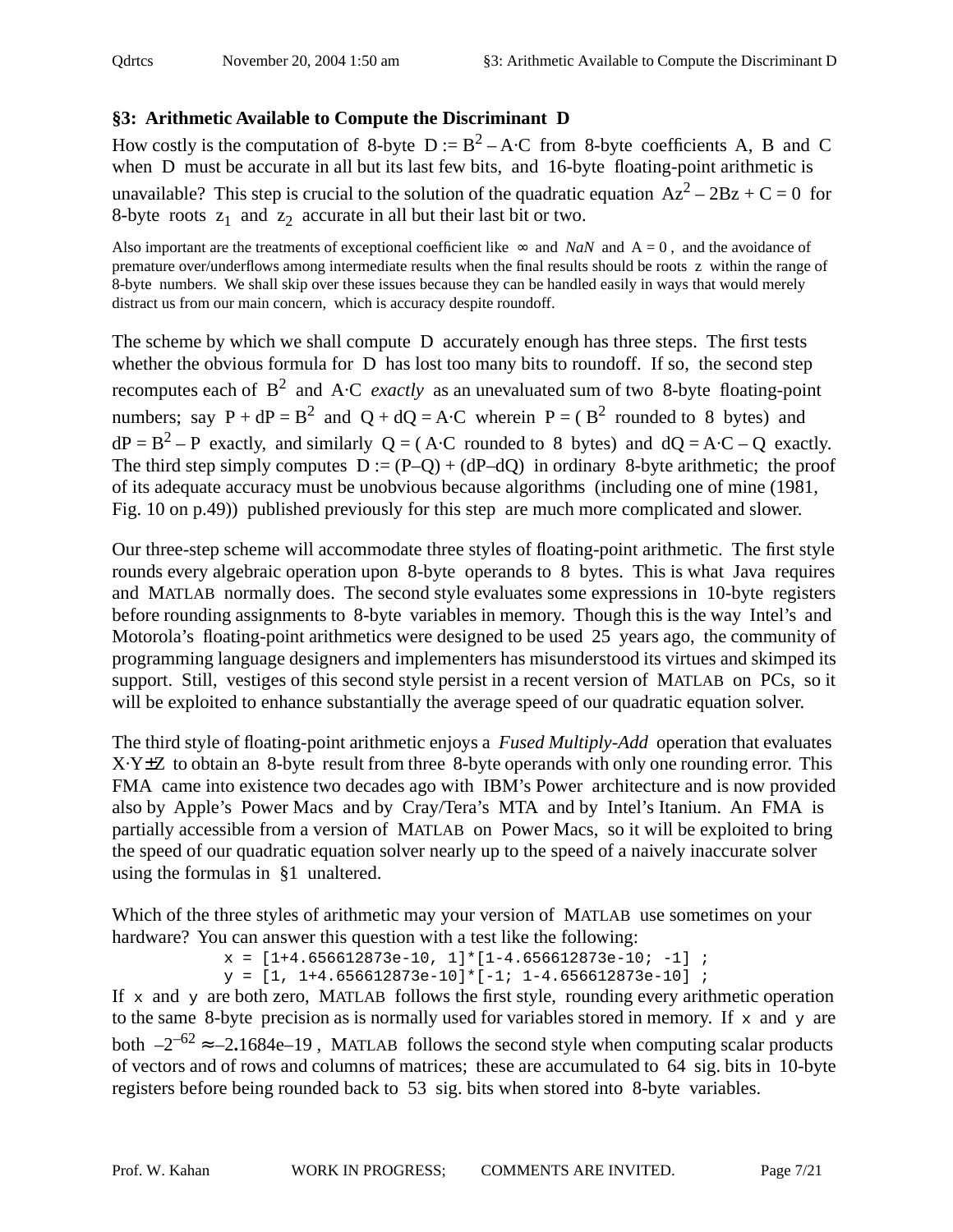MATLAB 6.5 on PCs follows the first style by default; to enable the second style execute the command

system\_dependent( **'**setprecision**'**, 64 ) A similar command system\_dependent( **'**setprecision**'**, 53 ) restores the default first style.

If x is zero and y is  $-2^{-62} \approx -2.1684e-19$ , MATLAB follows the third style to evaluate a scalar product  $[q, r]^*$ [s; t] as ( $p + r$ ·t rounded to 53 sig. bits) where  $p = (q \cdot s \text{ rounded to } 53 \text{ sig.})$ bits). If  $x$  and  $y$  take any other values the test for arithmetic style has failed.

The style of arithmetic affects only the trickery used to compute the discriminant  $D = B^2 - A \cdot C$ accurately enough. The trickery will be hidden in a MATLAB program dscrmt(A, B, C) that computes  $D$ . Then the program  $qdt$   $c(A, B, C)$  that computes the roots will look like this:

```
function [Z1, Z2] = qdrtc(A, B, C)\{z1, z2\} = qdrtc(a, b, c) produces the roots z1 and z2
% of the quadratic equation a*z^2 - 2*b*z + c = 0.
D = \text{dscrmt}(A, B, C) ; \text{\%}... See dscrmt below
if (D \le 0),
   R = B/A ; S = sqrt(D)/A ; Z1 = R+S ; Z2 = R-S ;
    return, end %... Complex or coincident real roots
R = sqrt(D)*(sign(B) + (B == 0)) + B ;
Z1 = R/A ; Z2 = C/R ; return \S... Real roots
function D = dscrmt(A, B, C)% D = B^2 - A*C computed accurately enough by a tricky scheme.
```
The tricky scheme's details will be spread out below.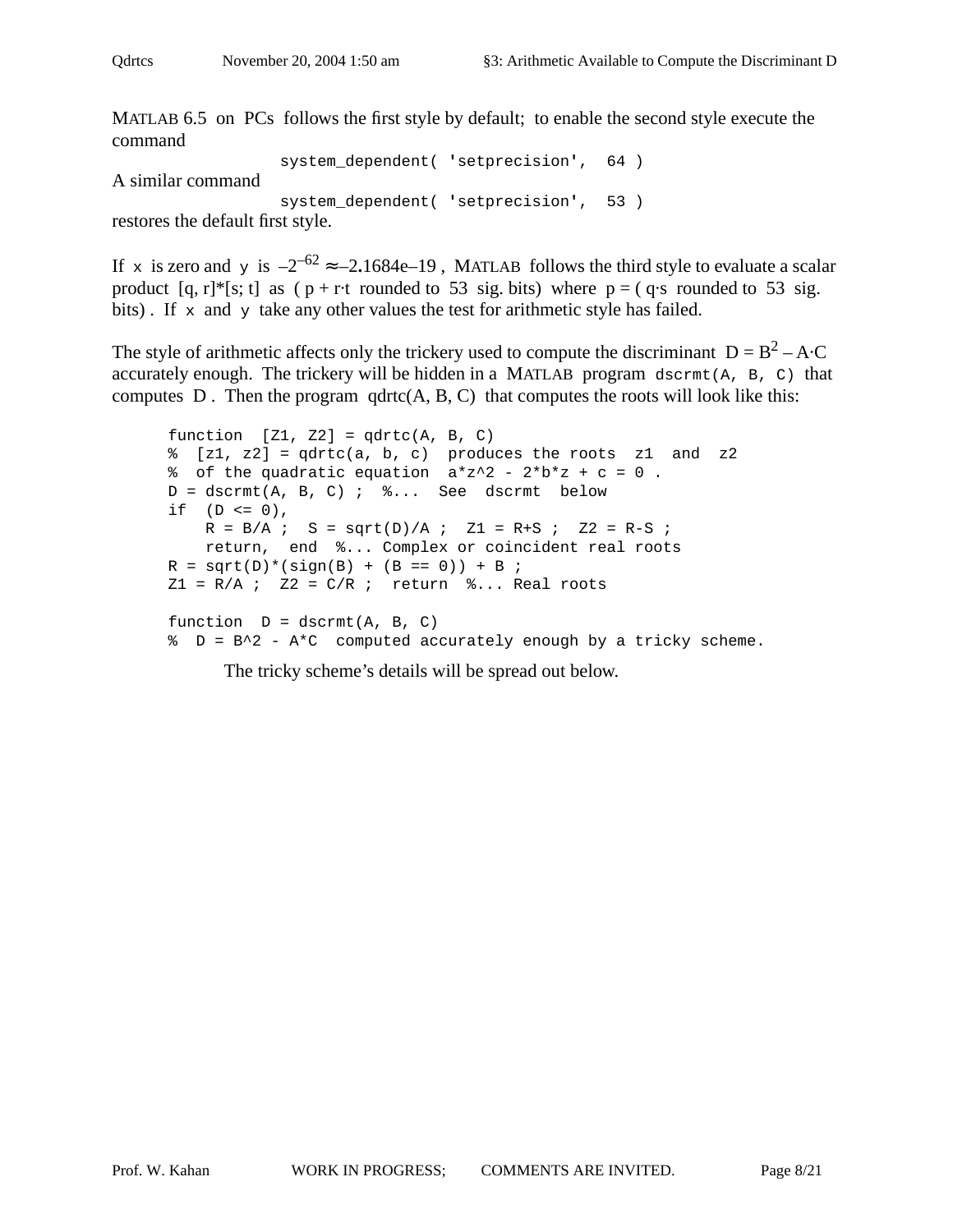# **§4: When is a Tricky Scheme Necessary?**

Usually the obvious way to compute  $D := B^2 - A \cdot C$  is accurate enough. Only when rounded values of  $B^2$  and A·C cancel too many of each other's digits must a tricky scheme be invoked. How many are "too many"? It depends upon the style of arithmetic. This dependence will be encapsulated in a parameter  $\pi$  determined by the style as follows:

| $\pi := 3$ for styles #1 and #3 | (53 sig. bit accumulation of scalar products) |
|---------------------------------|-----------------------------------------------|
| $\pi := 1024$ for style #2      | (64 sig. bit accumulation of scalar products) |

Thus,  $\pi = 1024$  just when both test values x and y in §3 above are  $2^{-62}$ . Then we compute D as a scalar product to exploit MATLAB's extra-precise accumulation, if it is enabled, thus:

```
D = [B, A] * [B; -C] ; E = [B, A] * [B; C] ;
if pie*abs(D) >= E then return % ... D is accurate enough
%... Otherwise use trickery to recompute D well enough ...
```
If the quickly computed value of  $D \approx B^2 - A \cdot C$  satisfies  $\pi$ · $|D| \ge E = B^2 + A \cdot C$  then roundoff's contribution to D's relative error during the scalar product computation of D can be shown to exceed the relative errors in multiplications by a factor no bigger than  $\pi$ . Then roundoff blights D's last two bits when  $\pi = 3$ , its last bit when  $\pi = 1024$ . This error is small enough not to require that D be recomputed. The quickly computed D would be good enough most the time when  $\pi = 3$ , almost all the time when  $\pi = 1024$ , if coefficients A, B and C were independent random variates. But they aren't. Still, when extra-precise accumulation of scalar products to 11 more sig. bits than the operands' precision is available, it renders tricky and slow recomputation of D so nearly never necessary that the average computation time for accurate roots exceeds only imperceptably the time taken by the formula in §1 that can lose half the digits carried. This is the way 11 extra bits of precision usually pays off.

If the quickly computed value of  $D \approx B^2 - A \cdot C$  satisfies  $\pi \cdot |D| < E = B^2 + A \cdot C$  then roundoff's contribution to D's relative error during the scalar product computation of D may be intolerably big after cancellation. In fact  $1/2 \leq (\pi - 1)/(\pi + 1) < A \cdot C/B^2 < (\pi + 1)/(\pi - 1) \leq 2$  can be deduced easily, so cancellation causes the subtraction  $B^2 - A \cdot C$  to be performed exactly; all the error in D due to roundoff comes entirely from the two multiplications. This is why they must be carried out exactly during the recomputation of D that will now be needed to get it accurately enough.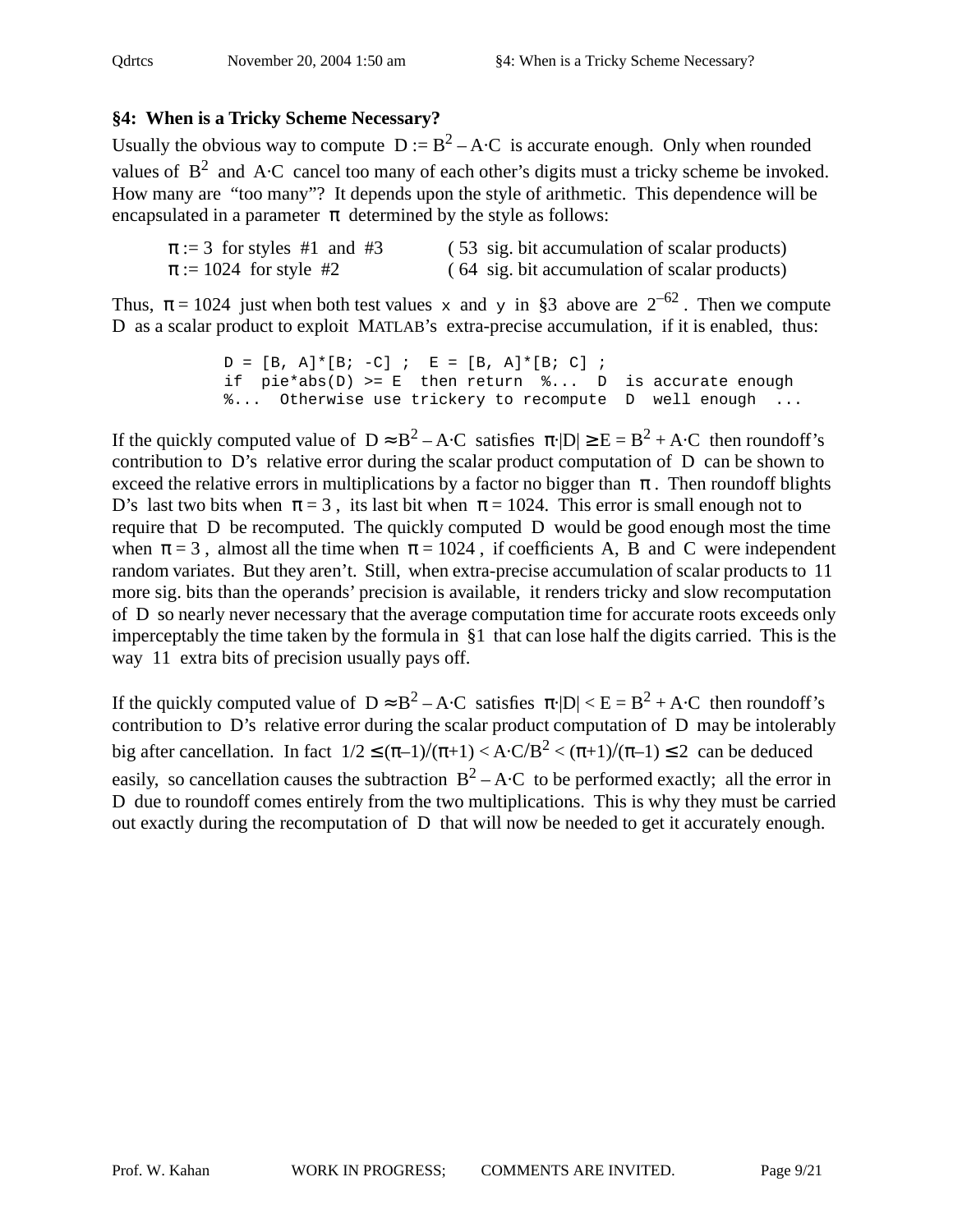# **§5: Exact Multiplication and Tricky Addition**

The third arithmetic style with a fused multiply-add, when test values  $x = 0$  and  $y = 2^{-62}$  in §3 above, can easily perform exact multiplication in MATLAB by splitting products thus:

 $P = B*B$ ;  $dP = [P, B]*[-1; B]$ ;  $Q = A*C$ ;  $dQ = [Q, A]*[-1; C]$ ;

These assignments actually produce  $P = (B \cdot B \text{ rounded to } 53 \text{ sig. bits})$ ,  $dP = B \cdot B - P$  exactly,  $Q = (A \cdot C \text{ rounded to } 53 \text{ sig. bits})$ , and  $dQ = A \cdot C - Q$  exactly. Because rounding conforms to IEEE Standard 754, dP and dQ fit into 52 sig. bits; each has at least one trailing zero bit.

The other arithmetic styles accomplish a similar splitting at the cost of more effort by using a tricky algorithm attributed to G.W. Veltkamp by T.J. Dekker (1971). It breaks operands into two half-width fragments barely narrow enough that the product of any two fragments is exact since it fits into 53 sig. bits. Here is a MATLAB program that breaks operands:

```
function [Xh, Xt] = break2(X)\{Xh, Xt\} = break2(X) produces Xh = X rounded to 26 sig. bits
% and Xt = X - Xh exactly in 26 sig. bits, so products like
% Xh*Xh, Xh*Xt and Xt*Xt can all be computed exactly.
bigX = X*134217729 ; \frac{1}{2}... = X*(2^27 + 1)Y = (X - bigX); Xh = Y + bigX; \% \ldots DON'T OPTIMIZE Y AWAY!
Xt = X - Xh ; return
```
A proof that this algorithm works well enough in arithmetic style #1 (every operation rounded correctly to 53 sig. bits) can be found in §5-6 of Dekker (1971). Then the next few MATLAB statements produce the exact products P+dP and Q+dQ split as before, and finally D :

```
[Ah, At] = break2(A); [Bh, Bt] = break2(B); [Ch, Ct] = break2(C);
P = B*B; dP = ((Bh*Bh - P) + 2*Bh*Bt) + Bt*Bt;Q = A*C ; dQ = ((Ah * Ch - Q) + (Ah * Ct + At * Ch)) + At * Ct;
D = (P-Q) + (dP-dQ); \&\ldots DON'T OMIT PARENTHESES!
```
Arithmetic style #2 (accumulating scalar products with 11 extra sig. bits) requires a slightly different program because of two technicalities. First, MATLAB rounds arithmetic operations *not* in a scalar product twice, once to 64 sig. bits and again to 53. This double rounding spoils correctness proofs if not the results produced by  $b$ reak2(X) and the last four lines of MATLAB code. To protect results from spoilage they are computed as scalar products as much as possible.

Then a second technicality intrudes: Scalar products [a, b, c, d]\*[x; y; z; t] =  $a \cdot x + b \cdot y + c \cdot z + d \cdot t$ are normally accumulated left-to right, but MATLAB 5.3 on PCs accumulates them right-to-left. This really would spoil our results if MATLAB 5.3 on PCs performed its arithmetic in style #2, but its arithmetic style is #1. Still, prudence obliges us to test for right-to-left accumulation:  $r1 = [eps, 9, -9] * [eps; 9; 9]$ ;

If  $r1$  is nonzero then accumulation is right-to-left and the foregoing scalar product should be rewritten  $[d, c, b, a]^*$ [t; z; y; x] when the order of accumulation matters, as it does here in the program for arithmetic style #2 :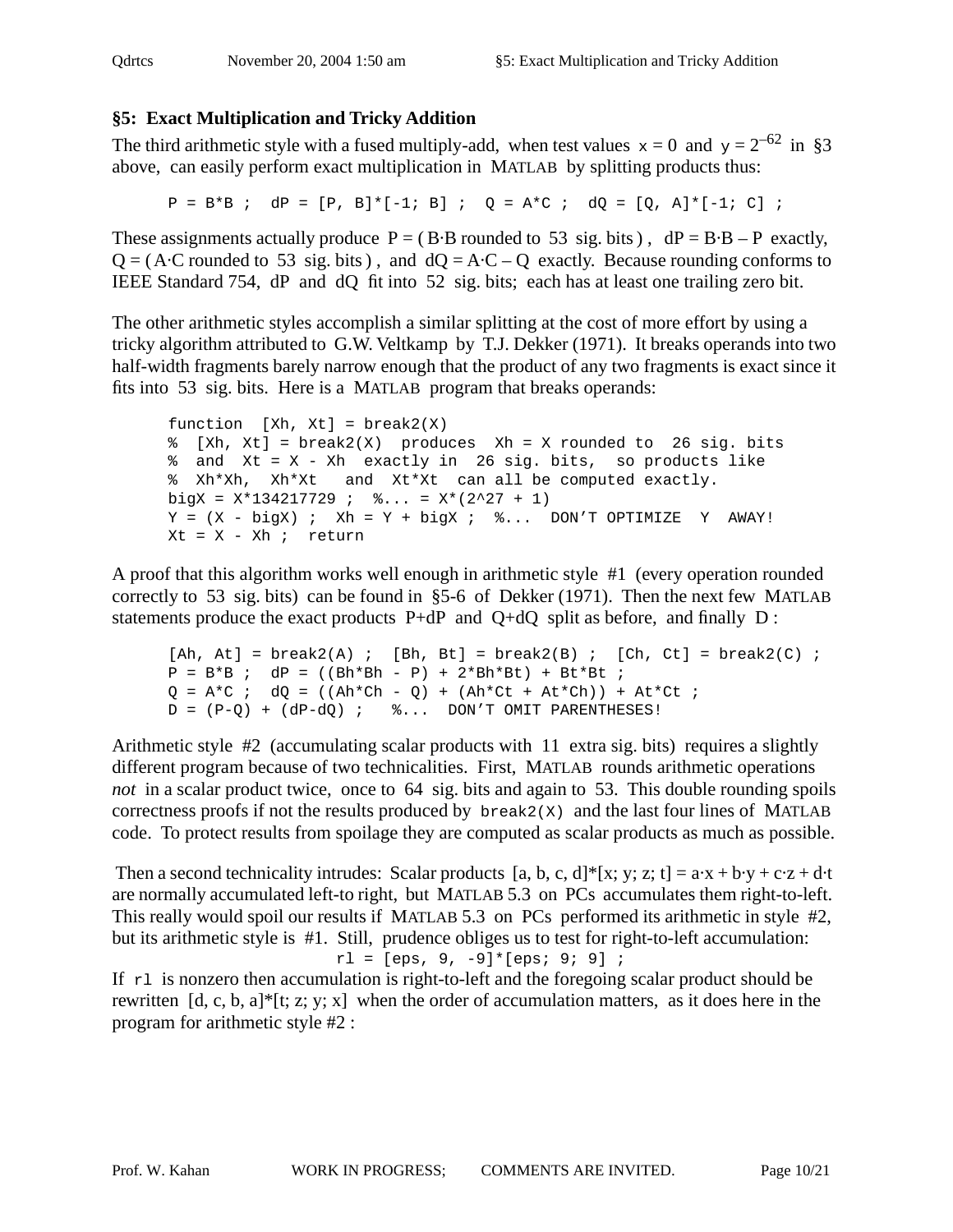```
[Ah, At] = break2(A); [Bh, Bt] = break2(B); [Ch, Ct] = break2(C);
P = B*B ; Q = A*C ;
if (rl), %.. Scalar products accumulate right-to-left
     dP = [Bt, 2*Bh, P, Bh]*[Bt; Bt;-1; Bh];
     dQ = [At, At, Ah, Q, Ah] * [Cti Ch; Ct; -1; Ch];D = [dQ, dP, Q, P] * [-1; 1; -1; 1];
    else %... Scalar products accumulate left-to-right
     dP = [Bh, P, 2*Bh, Bt]*[Bh; -1; Bt; Bt];
     dQ = [Ah, Q, Ah, At, At]^*[Ch; -1; Ct; Ch; Ct];D = [P, Q, dP, dQ]^*[1; -1; 1; -1];
```
By now the reader should have some idea of how badly inflated are the costs of developing and maintaining high quality floating-point software without arithmetic precision twice as wide as the given data and desired results. What about the cost of proving these tricky programs correct?

#### **§6: Proofs?**

The shortest proofs found so far for the correctness of the foregoing algorithms and programs are, as usual for floating-point, far longer and trickier than the algorithms and programs in question. Particularly tricky is the proof that " $D = (P-Q) + (dP-dQ)$ " works for arithmetic styles #1 and #3. The (re)discovery of such proofs is left to extremely diligent students. Some day the best available proofs (contributions are welcome) will be appended to these notes with due credits.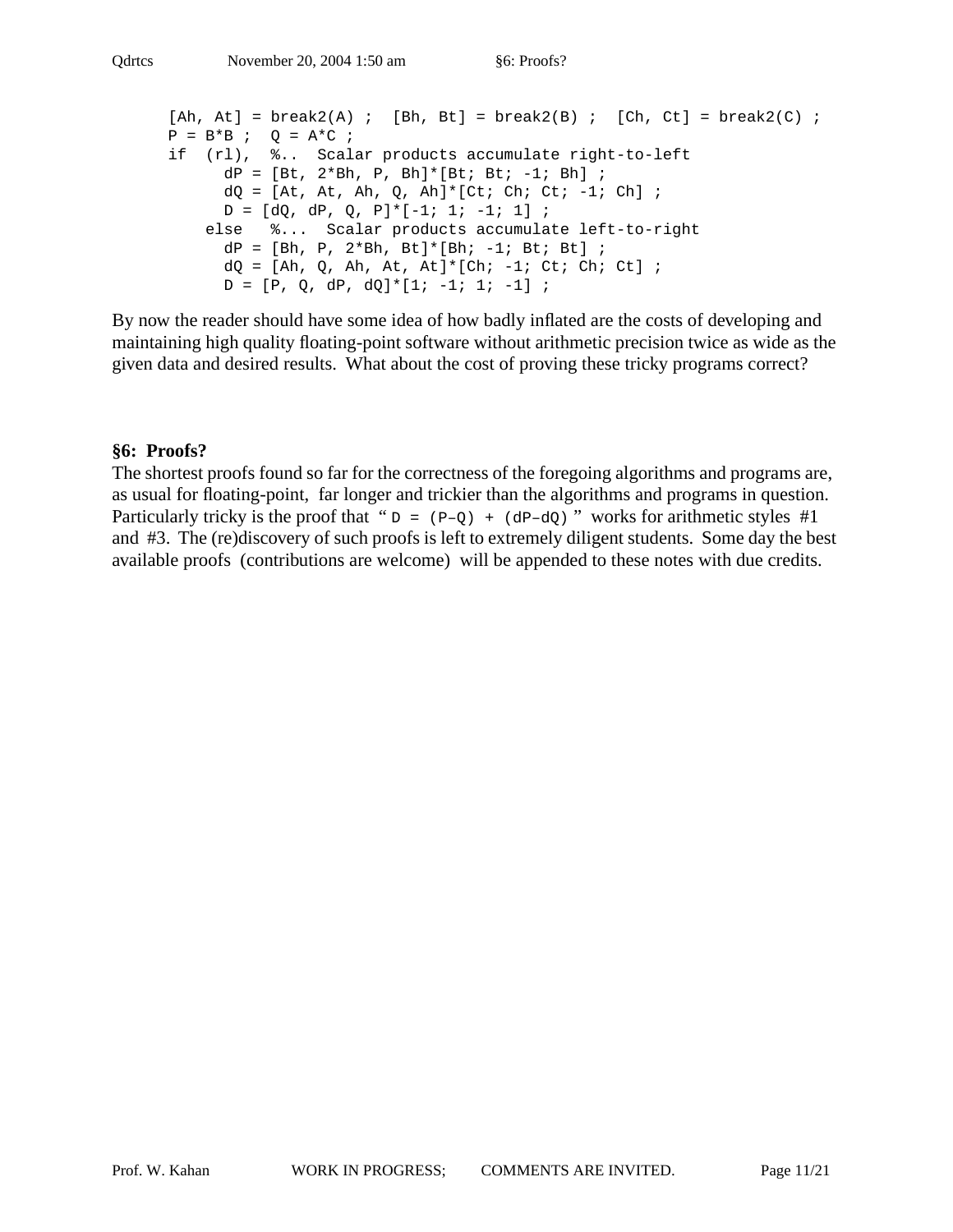# **§7: Tests**

At first sight an obvious way presents itself to generate coefficients to test any quadratic equation solver: Choose coefficient A and roots  $z_1$  and  $z_2$  arbitrarily, then compute  $B := (z_1 + z_2) \cdot A$ and  $C := z_1 \cdot z_2 \cdot A$ , and then see how accurately the program in question solves the quadratic equation  $Az^{2} - 2Bz + C = 0$ . This test's fatal flaw arises from rounding errors in the computed coefficients for which the correct roots are no longer exactly  $z_1$  and  $z_2$ .

Another scheme would choose integer coefficients for which exact roots can be computed easily enough by automated algebra systems like DERIVE, MAPLE and MATHEMATICA. The hard part of this scheme is choosing integer coefficients big enough (with enough digits) to induce typical rounding errors in the program under test, and correlated enough to generate pathologically close roots that will challenge its accuracy. For instance, integer coefficients

A := 2017810 · 8264001469, B := 39213 · 229699315399, C := 45077 · 107932908389 (they are products of integers small enough to be converted from decimal to double binary floating-point perfectly after "**.**0D0" is appended to their digits) barely fit exactly into double and should produce the tiniest possible negative discriminant  $D := B^2 - A \cdot C = -1$ . The roots are

 $z = (B \pm \sqrt{D})/A = 0.54015588795707844... \pm 1.5.9969350369679512.../10^{17}$ .

Examples with complex roots so nearly coincident as these are tedious to generate in quantity.

Competent tests are often more difficult to design than was the program under test. Ideally, tests should be arbitrarily numerous, randomized, prioritized to expose gross blunders soon, filtered to avoid wasting time testing the same possibilities too often, distributed densely enough along boundaries where bugs are likely to hide, reproducible whenever tests that exposed a bug have to be rerun on a revised version of the program under test, and fast. It's a lot to ask.

Tests to be proposed here have been simplified to focus upon accuracy in the face of roundoff. Omitted are tests that would exercise the full range of magnitudes of coefficients and roots, or would check that exceptional coefficients like  $\infty$  or NaN or  $A = 0$  are handled correctly. One of the questions to be addressed asks

"How much more do accuracy tests cost if access to fast extra-precise arithmetic is denied?"

The construction of one test battery begins with the *Fibonacci* numbers  $F_n := F_{n-1} + F_{n-2}$  for  $n = 2, 3, 4, \ldots, 78$  in turn starting from  $F_0 := 0$  and  $F_1 := 1$ . ( $F_{79}$  is too big to fit into the 53 sig. bits of a double number.) F<sub>n</sub> is the integer nearest  $\tau^{n}/\sqrt{5}$  where  $\tau := (1 + \sqrt{5})/2 \approx 1.618...$ The quadratic equation  $F_n z^2 - 2 F_{n-1} z + F_{n-2} = 0$  has discriminant  $F_{n-1}^2 - F_n F_{n-2} = (-1)^n$ , so its two roots are  $(F_{n-1} \pm I_n)/F_n$ , wherein

 $I_n := \sqrt{(1 - 1)^n} = \{ \text{ if } n \text{ is even then } 1 \text{ else } 1 = \sqrt{-1} \}$ .

As  $n \to +\infty$  the roots become more nearly coincident, approaching  $1/\tau \approx 0.618...$  For smaller integers n the integer coefficients  $F_n$  are too small to generate typical rounding errors when acted upon by the quadratic equation solver's arithmetic. These coefficients have to be enlarged.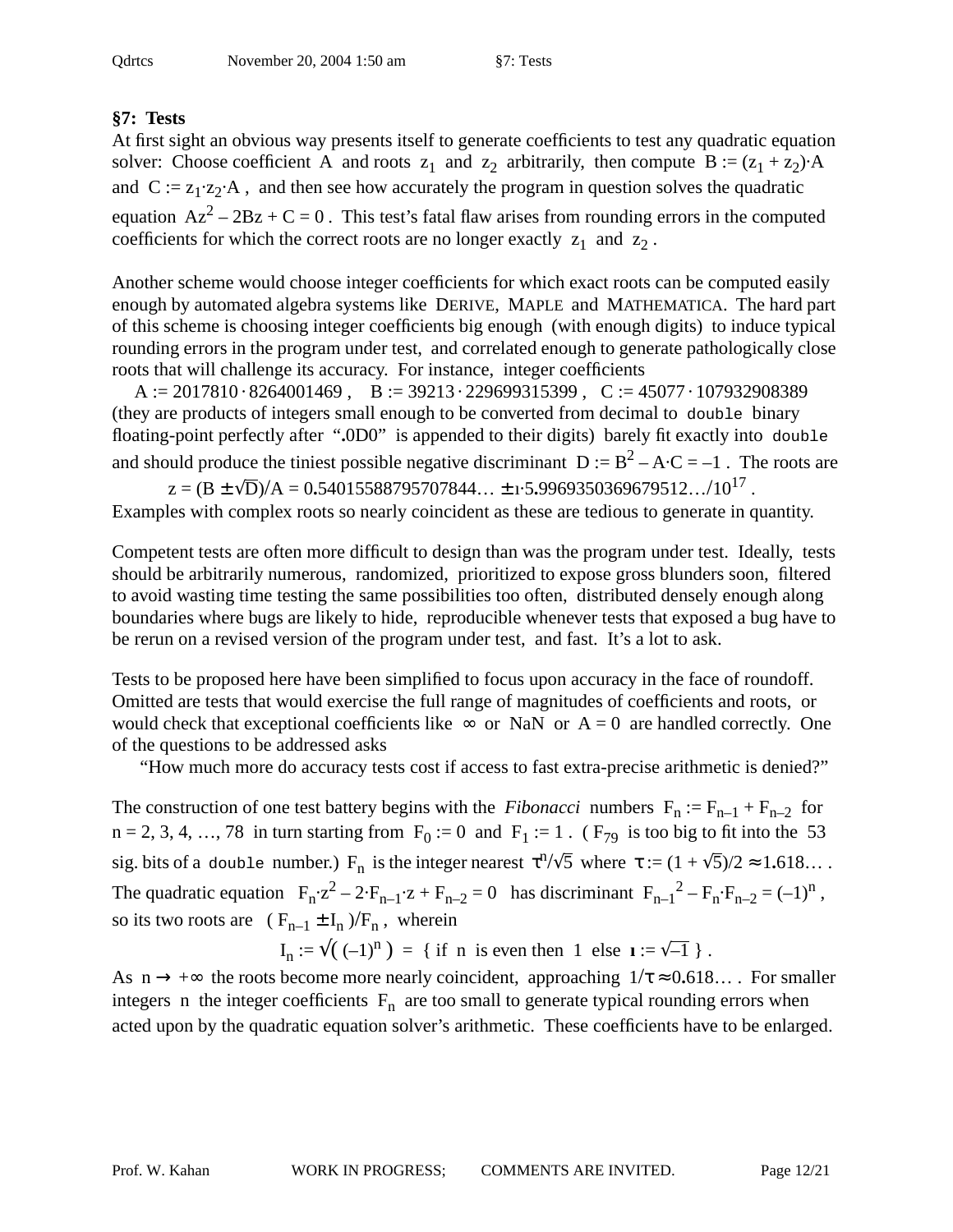To enlarge and randomize the test coefficients let R be a random number uniformly distributed between  $2^{52}$  and  $2^{53} - 1$ . Such a number R can be generated by a MATLAB assignment like " R = 1/eps + rand(1)\*(1/eps - 1) ; " because MATLAB's eps =  $2^{-52}$ . Then assign  $M = \text{floor}(R/F_n)$  ;  $A = M*F_n$  ;  $B = M*F_{n-1}$  ;  $C = M*F_{n-2}$  ;

to produce integer coefficients A, B and C whose somewhat scrambled bits still fit into 53 sig. bits without changing the quadratic equation's roots ( $F_{n-1} \pm I_n$ )/ $F_n$ . Recomputing R and M for each new n randomizes as well as enlarges the coefficients, though less so as n increases.

Another such battery of test coefficients can be constructed by replacing Fibonacci numbers  $F_n$  by members of a shorter sequence  $f_n := \alpha f_{n-1} + f_{n-2}$  for any small integer  $\alpha > 1$  starting from  $f_0 := 0$  and  $f_1 := 1$ . Further exploration of such test batteries will not be pursued here since we have other fish to fry.

The accuracy of the program under test will be gauged from the differences between its roots z and the correct roots ( $F_{n-1} \pm I_n$ )/ $F_n$ . Ideally the latter should be computed at least a few bits more accurately than z before subtraction from z . This is straightforward if the correct roots and the differences can be computed extra-precisely. Otherwise, if the same double arithmetic as was used to compute z is the only arithmetic available, tricks must be incorporated into the test lest its own roundoff obscure the accuracy of a finely crafted program under test. Again, the lack of convenient access to extra-precise arithmetic inflates costs.

One trick exploits the correct roots' approach to  $1/\tau \approx 0.618...$  This is approximated closely enough by 5/8 = 0**.**625 that the difference between a correct root and the root z being tested can be recast when  $n \ge 6$  to  $(z - 0.625) + (0.125 \cdot F_{n-6} \pm I_n)/F_n$  with an apt choice for  $\pm$ . Validation of this unobvious expression for the desired difference is left again to the diligent student. Its advantage comes from exact cancellation in the subtraction  $(z - 0.625)$ , which depresses a subsequent contribution from the division's roundoff by an order of magnitude. This trick does nothing to enhance the assessment of the accuracy of a root's imaginary part when n is odd; then more trickery along the lines explored in §5 for the computation of D has to be employed. But our tests will cheat by assessing instead the accuracy of the computed value of D , since the imaginary part cannot be much more accurate than that.

An altogether different kind of accuracy assessment can be inferred indirectly but very quickly from the quadratic  $Ax^{2} - 2Bx + C$  and its derivative evaluated extra-precisely at the approximate roots x being tested without ever computing the correct roots. This kind of assessment loses its appeal if extra-precise arithmetic has to be simulated in software, in which case correct roots of the quadratic might as well be computed extra-accurately. For more complicated equations whose roots cannot be computed explicitly from a simple formula, this kind of indirect assessment is the only kind available, and it is trustworthy in critical cases only if performed with extra-precise arithmetic.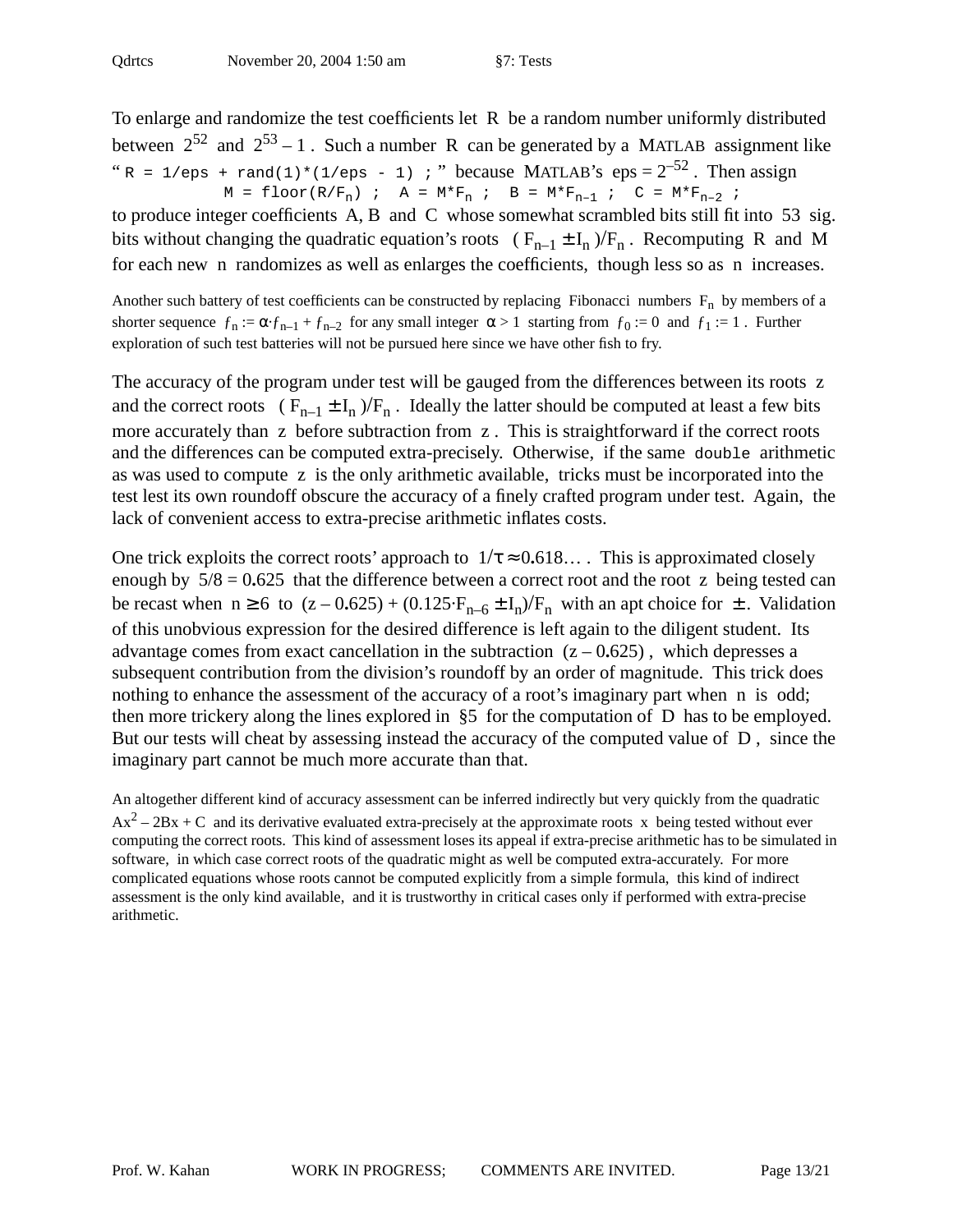#### **§8: MATLAB Programs**

```
function [Z1, Z2] = qdrtc(A, B, C)% [z1, z2] = qdrtc(a, b, c) solves the quadratic equation
a * z^2 - 2 * b * z + c == 0 for roots z1 and z2 computed
% accurately out to the last sig. bit or two. Real arrays
% of coefficients a, b, c yield arrays of roots z1, z2 .
% To ease root-tracing, real roots are ordered: Z1 <= Z2 .
% NO PRECAUTIONS AGAINST PREMATURE OVER/UNDERFLOW, NOR NANS
% NOR INFINITIES AMONG THE COEFFICIENTS, NOR a == 0 ,
% HAVE BEEN TAKEN IN THIS VERSION OF THE PROGRAM.
% (C) 2004 W. Kahan
sA = size(A) ; sB = size(B) ; sC = size(C) ;
sZ = max([sA; sB; sC]) ; Z1 = ones(sZ(1), sz(2)) ;
if any( [sZ-sA, sZ-sB, sZ-sC] ) %... mix scalars and arrays
   if (sum(sA) == 2), A = A(Z1);
   elseif (sum(sB) == 2), B = B(Z1);
   elseif (sum(sC) == 2), C = C(Z1);
    else error('Sizes of qdrtc(A,B,C)''s arguments mismatch.')
  end, end
A = A(:) ; B = B(:) ; C = C(:) ; Z1 = Z1(:) ;
if any(\text{imag}(\text{[A; B; C]})) error('qdrtc(A, B, C) accepts only real A, B, C.'), end
Z2 = Z1 ; \S... Allocate initial memory for roots.
D = dscrmt(A, B, C) ; %... Discriminant: see file dscrmt.m
nD = (D \le 0) ;
if any(nD) %... Complex conjugate or coincident real roots
    Z1(nD) = B(nD) . / A(nD) + sqrt(D(nD)) . / A(nD);
    Z2(nD) = conj(Z1(nD)) ; end
nD = \sim nD ; if any(nD) \delta... Distinct real roots
   S = B(nD) ;
    S = sqrt(D(nD)). * (sign(S) + (S == 0)) + S ;
    Z1(nD) = S./A(nD) ; Z2(nD) = C(nD)./S ; end
nD = (Z1 < Z2); if any(nD) \delta... Sort real roots
   S = Z1(nD) ; Z1(nD) = Z2(nD) ; Z2(nD) = S ; end
Z1 = \text{reshape}(Z1, \text{ sZ}(1), \text{ sZ}(2)) ;
Z2 = \text{reshape}(Z2, \text{ sZ}(1), \text{ sZ}(2)) ;
return %... End qdrtc.m
= = = = = = = = = = = = = = = = = = = = = = = = = = = = = = = = = = = =
function [Z1, Z2] = qdrtc0(A, B, C)% [z1, z2] = qdrtc0(a, b, c) solves the quadratic equation
\frac{1}{2} a*z^2 - 2*b*z + c == 0 for roots z1 and z2. Real arrays
% of coefficients a, b, c yield arrays of roots z1, z2 .
% To ease root-tracing, real roots are ordered: Z1 <= Z2 .
% NO PRECAUTIONS AGAINST PREMATURE OVER/UNDERFLOW, NOR NANS
% NOR INFINITIES AMONG THE COEFFICIENTS, NOR a == 0 , NOR
% INACCURACY HAVE BEEN TAKEN IN THIS VERSION OF THE PROGRAM.
% (C) 2004 W. Kahan
```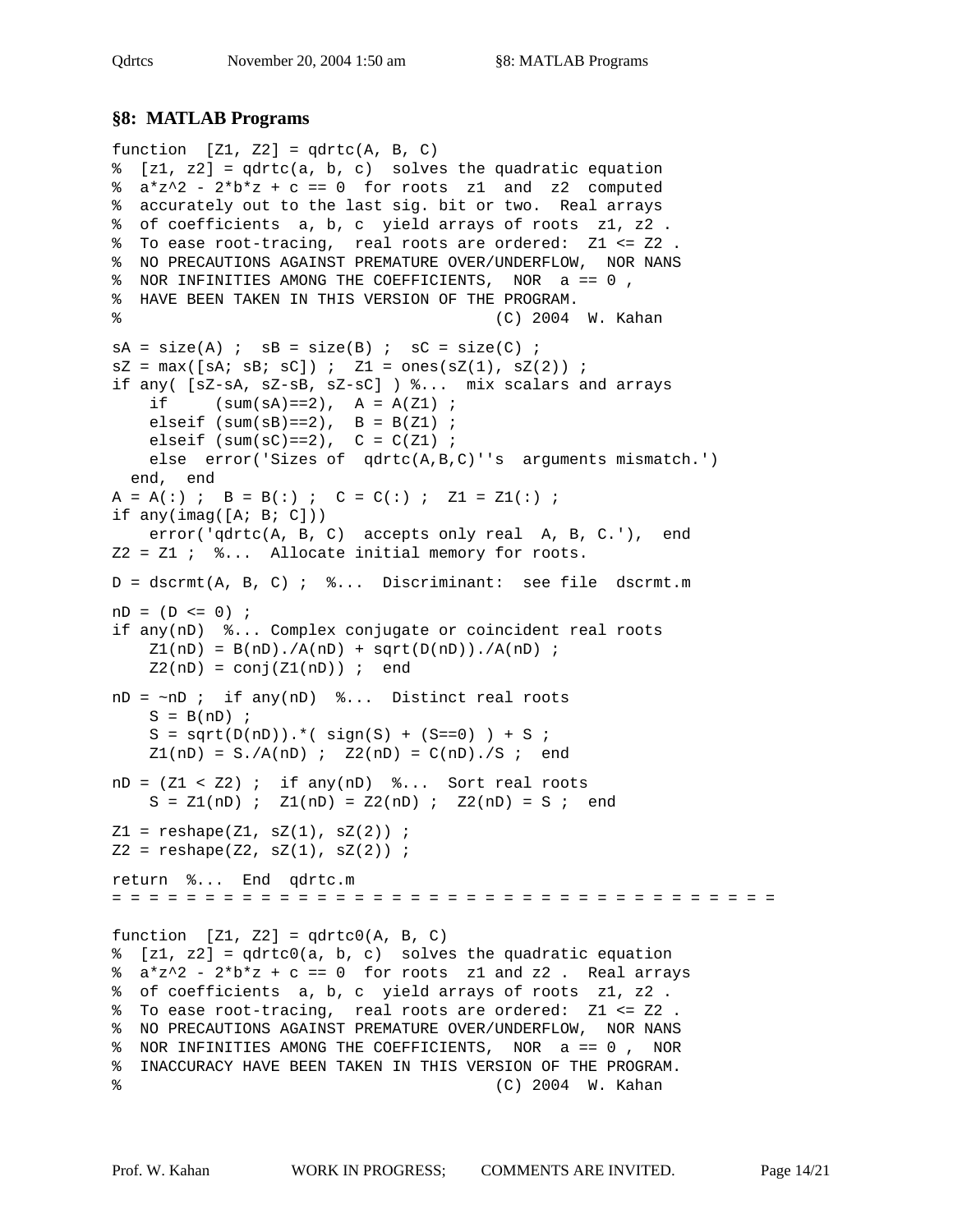Program qdrtc0 differs from qdrtc in only two ways: First "qdrtc0" appears everywhere in place of "qdrtc". Second, the line  $\text{``D = dscrmt(A, B, C)}$  ;  $\text{\&}.$  Discriminant: see file dscrmt.m" in qdrtc has been replaced by the obvious formula in a line " $D = B.*B - A.*C$  ;  $\frac{1}{2}$ ... Discriminant, perhaps inaccurate." in  $qdt$  co. Thus, tests can compare this obvious way to solve a quadratic with the elaborate and, we hope, more accurate way embodied in dscrmt within qdrtc . = = = = = = = = = = = = = = = = = = = = = = = = = = = = = = = = = = = = function  $D = \text{dscrmt}(A, B, C)$ % dscrmt(A, B, C) =  $B.*B - A.*C$  computed extra-precisely % if necessary to ensure accuracy out to the last sig. bit % or two. Real columns A, B, C must have the same size. % This program is intended to work with versions 3.5 - 6.5 % of MATLAB on PCs, Power Macs, and old 680x0 Macs. % (C) 2004 W. Kahan % Determine Matlab's Arithmetic Style AS :  $y = 0.5^{\circ}31$  ;  $z = -y*y$  ;  $x = [1+y, 1]^*[1-y; -1]$ ;  $y = [1, 1+y]^*[-1; 1-y]$ ;  $x0 = (x == 0)$  ;  $xz = (x == z)$  ;  $y0 = (y == 0)$  ;  $yz = (y == z)$  ; AS =  $x0*y0+ 2*xz*yz + 3*x0*yz + 4*xz*y0$  ; % Determine whether MATLAB adds scalar products right-to-left :  $r1 = ( [eps, 9, -9] * [eps; 9; 9] > 0 )$ ; if (AS == 0) | ( (AS == 3) & rl ) | ( (AS == 4) &  $(\sim rl)$  ) ArithmeticStyle = AS , RightToLeft = rl , disp(' Something strange has happened! Please inform W. Kahan') disp(' about your computer and your version of Matlab because') error(' dscrmt did not recognize Matlab''s arithmetic style.') end % Is the obvious way to compute D adequately accurate? if (AS == 2) %... Sum scalar products to 64 sig. bits pie =  $1024$  ; n = length(A) ; D = zeros(n,1) ; for  $j = 1:n$  $D(j) = [B(j), A(j)]*[B(j); -C(j)]$ ; end %... of loop on j else %... All arithmetic rounds to 53 sig. bits pie = 3 ;  $D = B.*B - A.*C$  ; end  $E = B.*B + A.*C ;$  $k = (pie*abs(D) >= E )$  ; if  $all(k)$ , return, end  $k...$  If the obvious way was good enough. % Recompute those values of D too inaccurate the obvious way. k =  $\sim$ k ;  $a = A(k)$  ;  $b = B(k)$  ;  $c = C(k)$ ;  $p = b.*b$ ;  $q = a.*c$ ;  $n = length(a)$ ;  $dp = p$  ;  $dq = q$  ;  $\text{\$} \dots$  allocate memory. if (AS > 2) %... Use the hardware's Fused Multiply-Add if rl, for  $j = 1:n$  $dp(j) = [b(j), p(j)]*(b(j); -1];$  $dq(j) = [a(j), q(j)]*[c(j); -1]$ ; end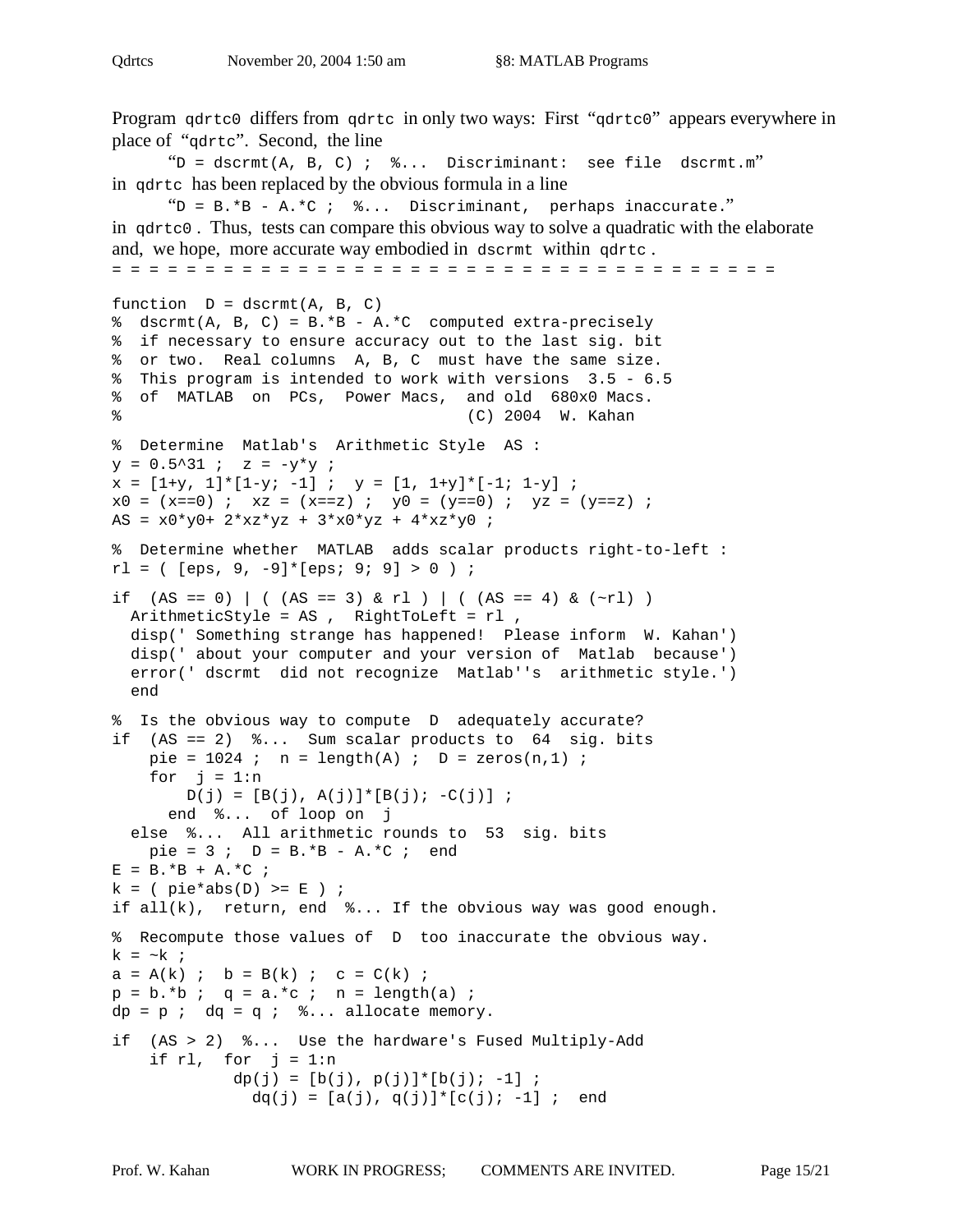```
else for j = 1:ndp(j) = [p(j), b(j)] * [-1; b(j)];
              dq(j) = [q(j), a(j)] * [-1; c(j)]; end
     d = (p-q) + (dp-dq) ; end
   else %... Break operands into half-width fragments
    [ah, at] = break2(a) ; [bh, bt] = break2(b);
    [ch, ct] = break2(c) ;
     if (AS < 2) %... All arithmetic rounds to 53 sig. bits
       dp = ((bh.*bh - p) + 2*bh.*bt) + bt.*bt ;dq = ((ah.*ch - q) + (ah.*ct + at.*ch)) + at.*ct ;d = (p-q) + (dp-dq);
      else %... Arithmetic may round to 64 and then 53 s.b.
         if rl %... Sum scalar products right-to-left
           for j = 1:ndp(j) = [bt(j), 2 * bh(j), p(j), bh(j)] * ...[bt(j); bt(j); -1, bh(j)];
               dq(j) = [at(j), at(j), ah(j), q(j), ah(j)]* ...
                       [ct(j); ch(j); ct(j); -1; ch(j)];
              end %... of loop on j
           d = [dq, dp, q, p] * [-1; 1; -1; 1];
          else %... Sum scalar products left-to-right
           for j = 1:ndp(j) = [bh(j), p(j), 2 * bh(j), bt(j)] * ...[bh(j); -1; bt(j); bt(j)];dq(j) = [ah(j), q(j), ah(j), at(j), at(j)]* ...
                      [ch(j); -1; ct(j); ch(j); ct(j)];
              end %... of loop on j
           d = [p, q, dp, dq] * [1; -1; 1; -1] ; end %... of extra-precisely summed scalar products
       end %... of arithmetic with half-width fragments
   end %... Now d is fairly accurate.
D(k) = d ; return k... End dscrmt.m
= = = = = = = = = = = = = = = = = = = = = = = = = = = = = = = = = = = =
function [Xh, Xt] = break2(X)% [Xh, Xt] = break2(X) produces Xh = X rounded to 26 sig. bits
% and Xt = X - Xh exactly in 26 sig. bits, so products like
% Xh.*Xh, Xh.*Xt, Xt.*Xt can all be computed exactly. But if
% arithmetic double-rounds to 64 and then 53 sig. bits, some of
% Xt or Xh may require 27 sig. bits for all I know. W. K.
bigX = X*134217729 ; \% \dots = X*(2^27 + 1)Y = X - bigX; Xh = Y + bigX; % S... DON'T OPTIMIZE Y AWAY!
Xt = X - Xh ; return \delta... End break2
= = = = = = = = = = = = = = = = = = = = = = = = = = = = = = = = = = = =
% qdrtctst.m is a Matlab script that tests qdrtc.m
% and puts its results into a diary file qdrtctst.res
diary qdrtctst.res
format long e %... or long g on later versions of Matlab
format compact
'Test roots with extremely tiny imaginary parts:'
A = 2017810*8264001469, B = 39213*229699315399, C = 45077*107932908389
```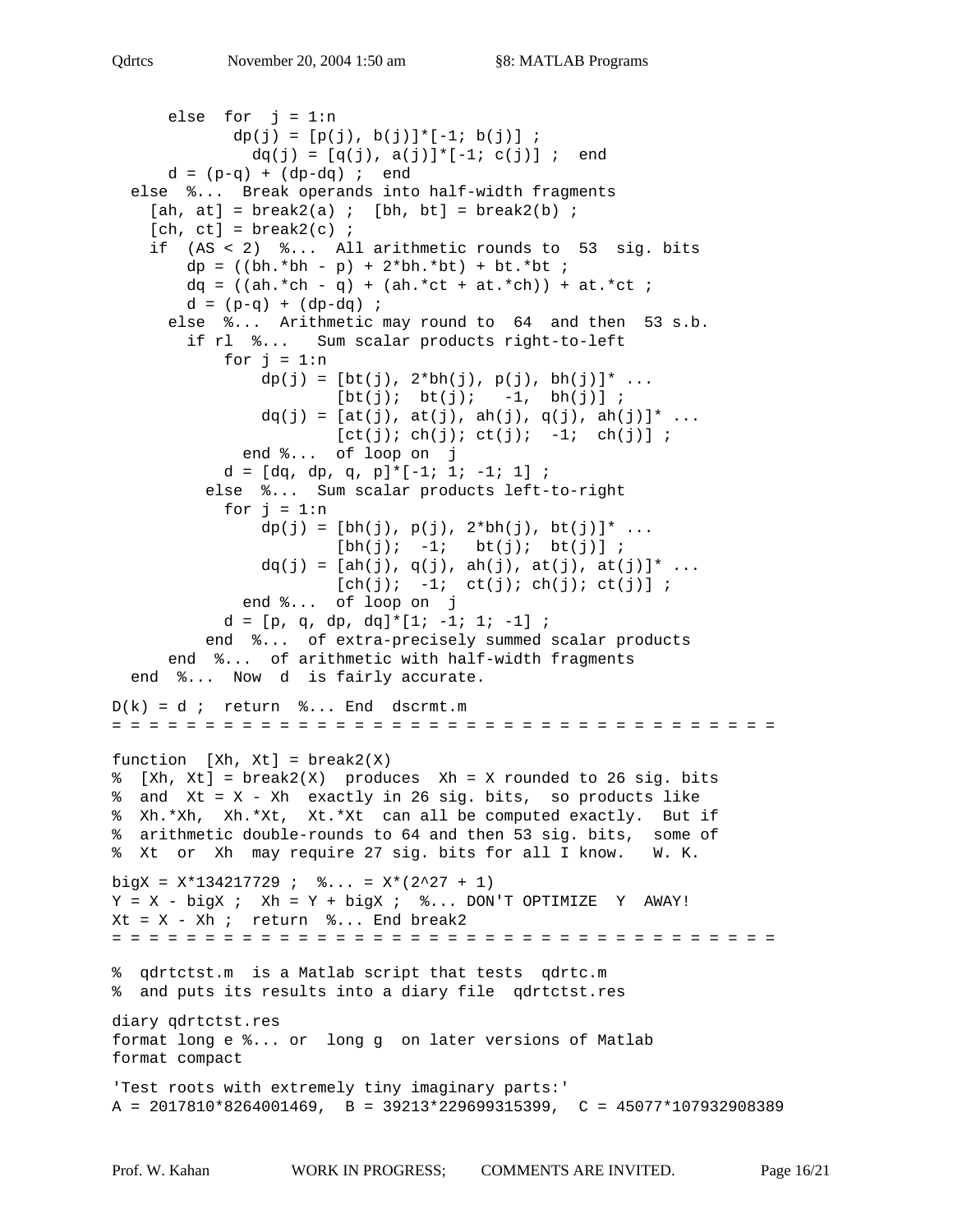```
Z = (B + sqrt(-1)) / AD = -1Derr = dscrmt(A, B, C) - D, Derr0 = (B*B - A*C) - D[Z1, Z2] = qdrtc(A, B, C), [z1, z2] = qdrtc0(A, B, C)qdrtcerr = Z1-Z, qdrtc0err = z1-Z
'- - - - - - - - - - - - - - - - - - - - - - - - - -'
'Produce test results for Table 2:'
B = 94906267 ; A = B - 1.375 ; C = B + 1.375 ;
B = [B; B+0.375] ; A = [A; A+0.75] ; C = [C; C] ;
ABC = [A, B, C]D = [121/64; 1]Derr = dscrmt(A,B,C) - D, Derr0 = (B.*B - A.*C) - D[Z1, Z2] = qdrtc(A, B, C), [z1, z2] = qdrtc(0, B, C)dz = [-1, 1] * [z1, z2], dz = [-1, 1] * [z1, z2]'- - - - - - - - - - - - - - - - - - - - - - - - - -'
% Time qdrtc and qdrtc0 on large random arrays:
A = rand(100) - 0.5;
B = rand(100) - 0.5;
C = rand(100) - 0.5;
' Running qdrtc on 10000 random coefficients'
T = clock ;
[Z1, Z2] = qdrtc(A, B, C);
T = etime(clock, T) ;
' Running qdrtc0 on 10000 random coefficients'
t = clock ;
[z1, z2] = qdrtc0(A, B, C) ;
t = etime(clock, t);
TIMEqdrtc_vs_qdrtc0 = [T, t]
'- - - - - - - - - - - - - - - - - - - - - - - - - -'
'Generate test coefficients from Fibonacci numbers F_n :'
F = ones(79, 1) ; I2 = F ; F(1) = 0 ; I2(2) = -1 ;
for n = 3:79, F(n) = F(n-1)+F(n-2);
             I2(n) = -I2(n-1) ; end
% F(n+1) = F_n; I2(n+1) = F(n)^2 - F(n+1)*F(n-1) = (-1)^n% ... To check on the test, ...
% 'Display the first dozen Fibonacci numbers in a row:'
\text{\$ F0_11 = [0:11]; F(1:12)']\}% 'Check the first 20 values F(n)^2 - F(n+1)*F(n-1) - I2(n+1)'\text{Server} = \text{norm}(\ F(2:21). * F(2:21) - F(3:22). * F(1:20) - I2(3:22))% I = sqrt( I2(3:79) ) ; % THIS FAILS BECAUSE OF A BUG IN MATLAB 6.5
J = sqrt(-1) ; \&... This is an alternative way to get I.
I = \text{ones}(1,39) ; I = [I; I*J] ; I = I(:) ; I = I(1:77) ;
A = F(3:79); B = F(2:78); C = F(1:77); D = I2(3:79);
% Compute first six [cZ1, cZ2] = [Roots] - 5/8 crudely,
% and the rest closely:
c = 0.625 ; cZ1 = I ; cZ2 = I ; \delta... to allocate memory
j = [1:6]' ;
cZ1(j) = B(j) - c*A(j);
```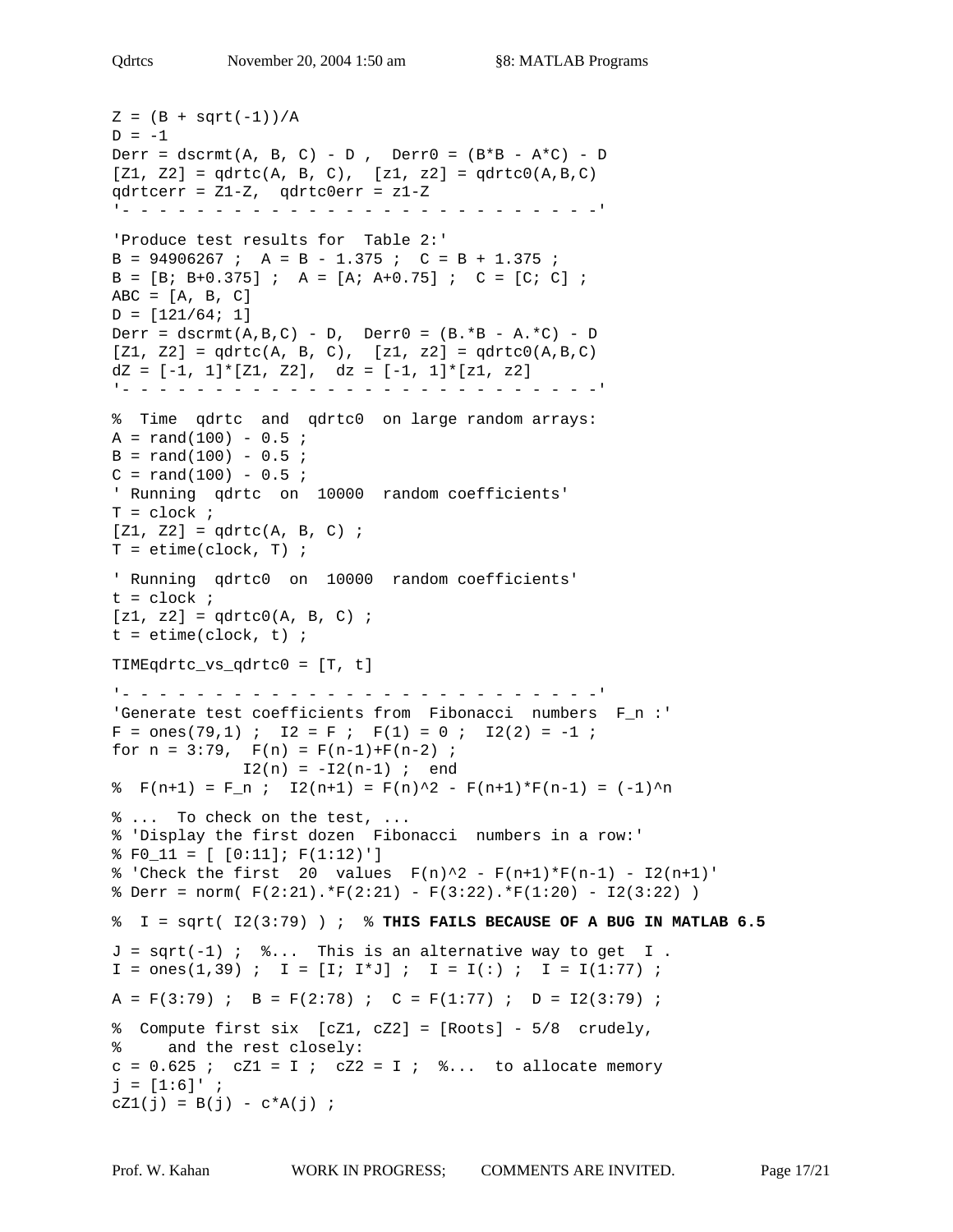```
j = [7:77]' ;
cZ1(j) = -0.125*A(j-6) ;
CZ2 = (CZ1 - I)./A ;
cZ1 = (cZ1 + I) . / A ;% Enlarge and randomize the test coefficients:
M = 1/eps ; M = rand(77, 1)*(M-1) + M;
M = max(1, flow(M./A)) ; \frac{1}{2}... Let's not let M == 0.
A = M.*A; B = M.*B; C = M.*C;
trueD = M.*M.*I2(3:79) ; % S.A.A. True Discriminant
% Compute 77 roots with and without dscrmt :
' Running qdrtc on Fibonacci coefficients'
T = clock ;
[Z1, Z2] = qdrtc(A, B, C);
T = etime(clock, T) ;
' Running qdrtc0 on Fibonacci coefficients'
t = clock ;
[z1, z2] = qdrtc0(A, B, C) ;
t = etime(clock, t);
TIMEqdrtc_vs_qdrtc0 = [T, t]
% ' Display the first dozen zeros to test the test:'
\frac{1}{6} j = [1:12]' ;
\text{TrueZ} = [cZ1(j), cZ2(j)] + c\text{qdtcZ} = [Z1(j), Z2(j)]\text{qdt} = [z1(j), z2(j)]% Compute no. of correct sig. bits in roots:
L2e = 1/\log(2) ; eta = eps*eps ; \frac{1}{2}... to prevent .../0
S1 = max(abs(c + cZ1)', eta ) ;
S2 = max(abs(c + cZ2)', eta ) ;
Zbits = max([abs((Z1-c)-cZ1)'./S1; abs((Z2-c)-cZ2)'./S2]);
Zbits = min(54, -log(Zbits' + eta)*L2e) ;
zbits = max([abs((z1-c)-cZ1)'./S1; abs((z2-c)-cZ2)'./S2]);
zbits = min(54, -log(zbits' + eta)*L2e) ;
% Plot no. of correct sig. bits in roots:
N = [2:78]' ;
plot(N, Zbits, N, zbits)
xlabel(' n ')
ylabel(' Correct sig. bits ')
title(' Accuracy of Roots from Fibonacci Coefficients ')
pause
% Compute no. of correct sig. bits in discriminants:
D = \text{dscrmt}(A, B, C) ;
d = B.*B - A.*C ;Dbits = min(54, -log(abs((D-true), /true)) + eta)*L2e ;
dbits = min(54, -log(abs((d-true)),/true) + eta)*L2e ;
plot(N, Dbits, N, dbits)
xlabel(' n ')
ylabel(' Correct sig. bits ')
title(' Accuracy of Discriminants from Fibonacci Coefficients ')
pause
```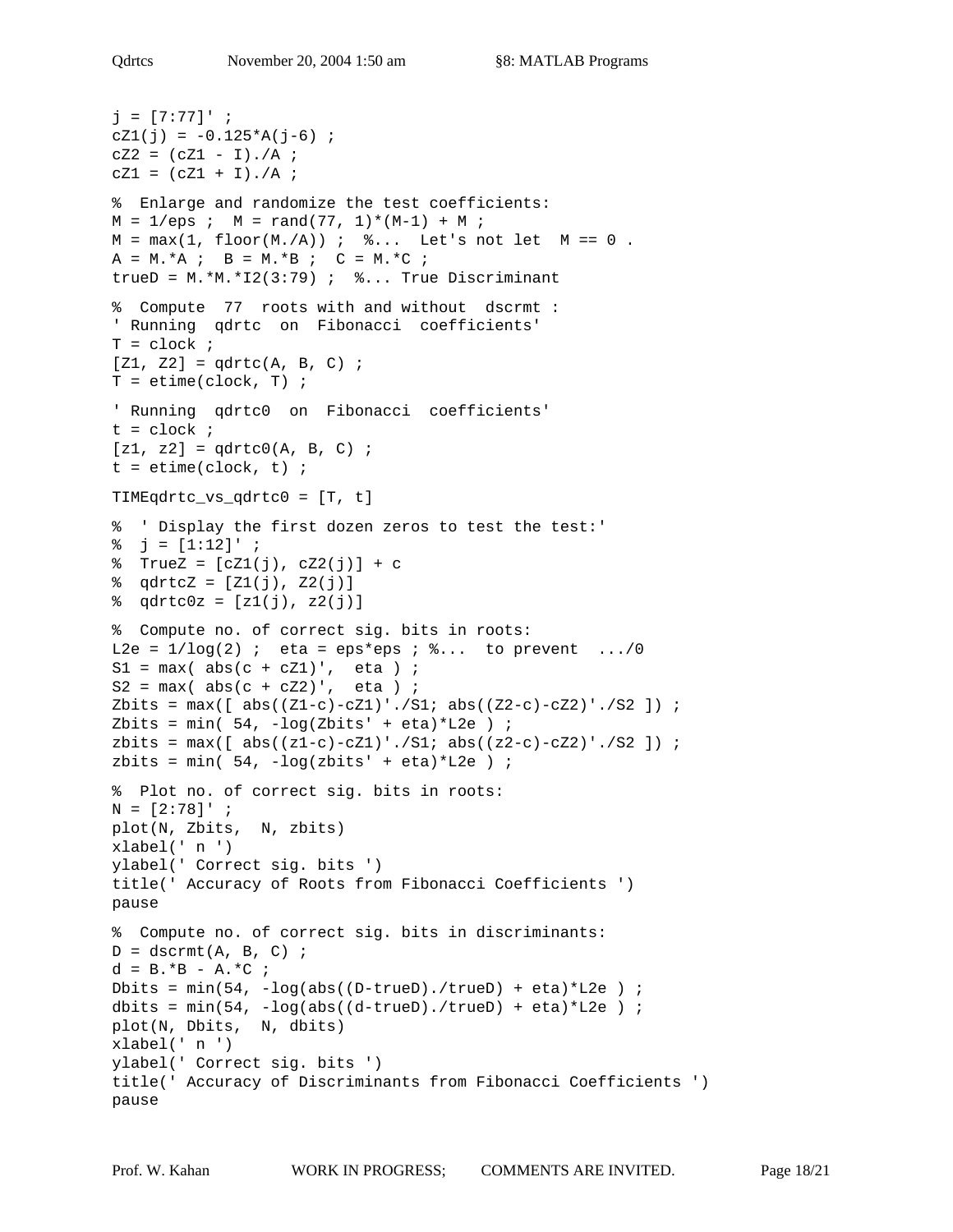# **§9: Test Results**

The test script qdrtctst has been run on MATLAB versions 3.5 to 6.5 on PCs, versions 3.5 to 5.2 on both current iMacs and Power Macs, and on an old 68040-based Mac Quadra. The results differ significantly from one computer to another, and from one version to another, only in the relative speeds of the tricky qdrtc *vs*. the obvious qdrtc0 . Some combinations of version and hardware run loops of the form  $\sigma$  for  $j = \ldots, j$  end slower than other combinations by an order of magnitude, thus penalizing severely the schemes in dscrmt that are forced to access 11 extra sig. bits or fused multiply-adds only through awkward scalar products when the given coefficients A, B, C are arrays. This "feature" of MATLAB undermines its ability to compare the intrinsic speeds of the algorithms from which the programs were derived.

A(nother) nasty bug in MATLAB 6.5 was exposed by the test script. Its attempted computation of  $I = \text{sqrt}([1 -1 1 -1 1 -1 1 -1 \dots]) = [1 \text{ i } 1 \text{ i } 1 \dots],$  where  $I = \sqrt{-1}$ , produced instead [1 NaN 1 NaN 1 NaN ...] as if the script's sqrt had not been told about the complex numbers that MATLAB's other sqrts produce in all other contexts I tried. The bug has been bypassed in gdrtctst.

The accuracies of the algorithms compare very much as might be expected. The graphs below plot accuracies, gauged in sig. bits, against the subscript n of the Fibonacci number  $F_n$  from which the quadratic's coefficients  $A = M \cdot F_n$ ,  $B = M \cdot F_{n-1}$ ,  $C = M \cdot F_{n-2}$  were derived. The first graph exhibits the accuracies of the computed roots; the second … discriminants. The second graph also reveals the accuracies of the imaginary parts of complex roots when n is odd. In both graphs the upper line belongs to qdrtc and its tricky dscrmt , and the lower line to qdrtc0 .



These graphs, which came from MATLAB 5.2 on an old Mac Quadra, are typical of graphs from other versions on other hardware produced by the same test script qdrtctst. In these tests qdrtc produced roots always accurate to more than 52 sig. bits in both real and imaginary parts, while gdrtc0 produced roots whose real parts were accurate to roughly  $27 + 0.7 \cdot |n - 41|$  sig. bits, imaginary parts (like discriminants when n is odd) to roughly max $\{0, 1.38 \cdot (41 - n)\}\$ .

How often does accuracy lost by a simple program like  $qdr\tau c0$  hurt someone later? Not often. Nobody knows for sure. Nobody is keeping score. And users of qdrtc wouldn't care.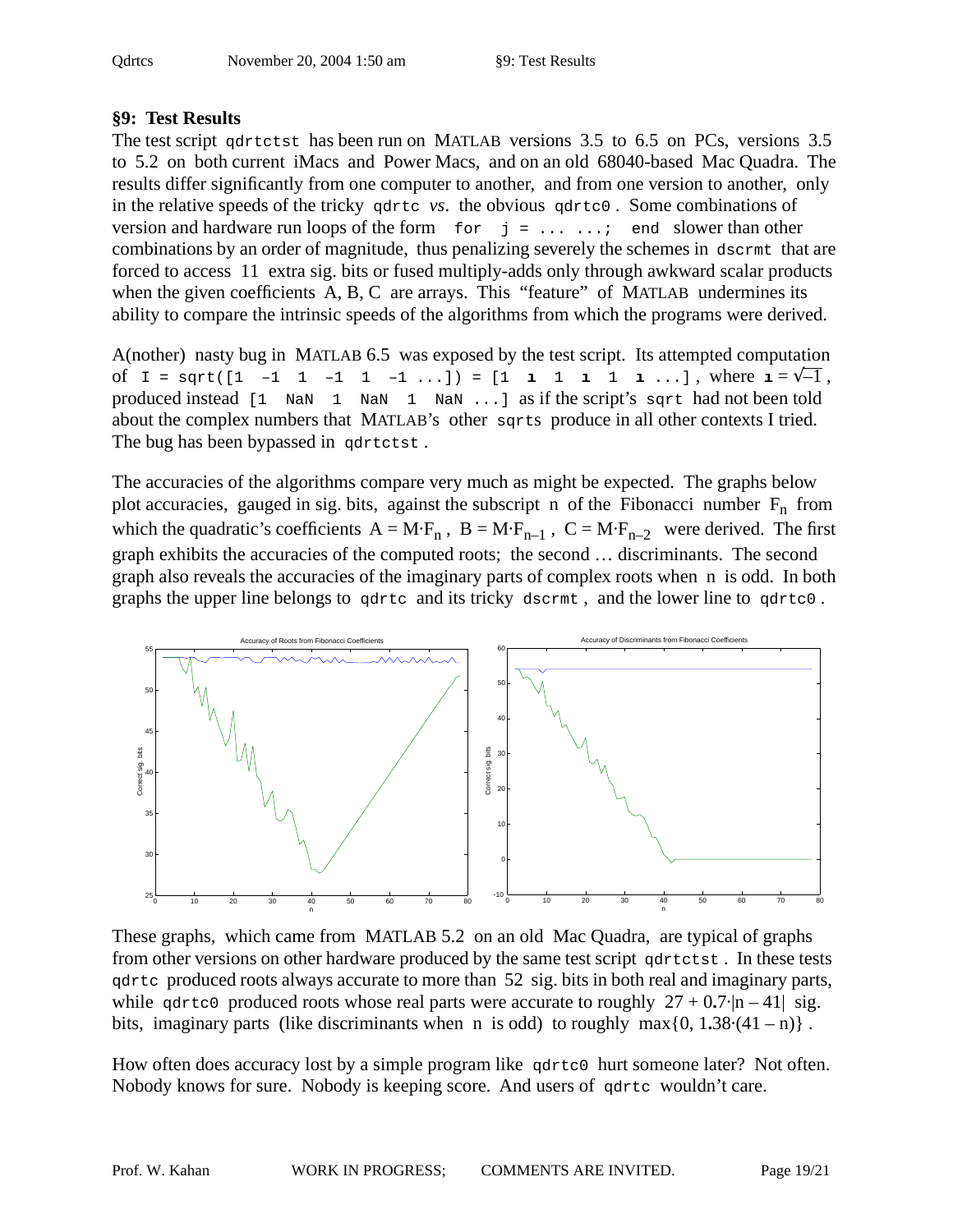### **§10: Conclusions and Recommendations**

People who drive cars nowadays no longer have to know how to crank an engine by hand to start it, how to double-clutch when changing gears, how to change a spark-plug or tire, nor how to drain water from a carburettor bowl, though such knowledge used to be prerequisite. And now cars have tempered glass windows, seat-belts and air-bags to protect us somewhat against our own mistakes and others'. A heavier burden borne by automobile manufacturers lightens burdens for the rest of us. This kind of redistribution of burdens advances civilization. Usually. I hope.

The essence of civilization is that we benefit from others' experience without having to relive it.

Those of us who have grown old fighting against the vagaries of floating-point arithmetic and illconceived compiler "optimizations" take pride in our victories in that battle. But bequeathing the same battle to the generations that follow us would be contrary to the essence of civilization. Our experience indicts programming languages and development systems as sources of too many of the vagaries against which we have had to fight. Too many are unnecessary, as are certain of the tempting "optimizations" safe for integers but occasionally fatal for floating-point. Illadvised optimizations inspired by benchmarks oblivious to all but speed constitute a story for another day.

If the designers and implementors of programming languages and development systems wish to diminish their systems' capture cross-section for mistakes made by clever but numerically naive programmers, as are almost all of us, we must build two kinds of capabilities into those systems:

First are augmented aids towards debugging floating-point software distressed by roundoff. Some are described in my tract posted at http://www.cs.berkeley.edu/~wkahan/Mindless.pdf . They would change that debugging task from nearly impossible for almost all programmers, as it is now, to merely difficult. Difficult is still costly. To further reduce costs to both end-users and developers of floating-point software, we must reduce the incidence of bugs due to roundoff.

A second capability, if easy enough to use that almost all programmers use it by default, would reduce by orders of magnitude the incidence of distress caused by roundoff. That capability is extra-precise arithmetic not too slow. By far the majority of laptop and desktop machines today have such a capability in their hardware going unused for lack of apt linguistic support. Now atrophy threatens that capability in tomorrow's machines. Someone has to persuade hardware and language designers and implementors to supply and support extra-precise arithmetic in a way that will be used routinely by most programmers regardless of benchmarks oblivious to all but speed.

Precision higher than double, albeit too slow, is better than no higher precision at all.

A little more precision than double, and not too slow, is better than far higher precision too slow.

Who shall persuade hardware and language designers and implementors to do what needs doing?

Not market forces generated by the community of programmers and end-users of floating-point software. In 1998 Dr. James Gosling, an architect of Java, characterized that community well: " 95% of the folks out there are completely clueless about floating-point."

A closer estimate may be 99**.**9% . The clueless folks cannot be expected to know nor demand what needs doing. The demand has to come from project managers concerned with costs, and